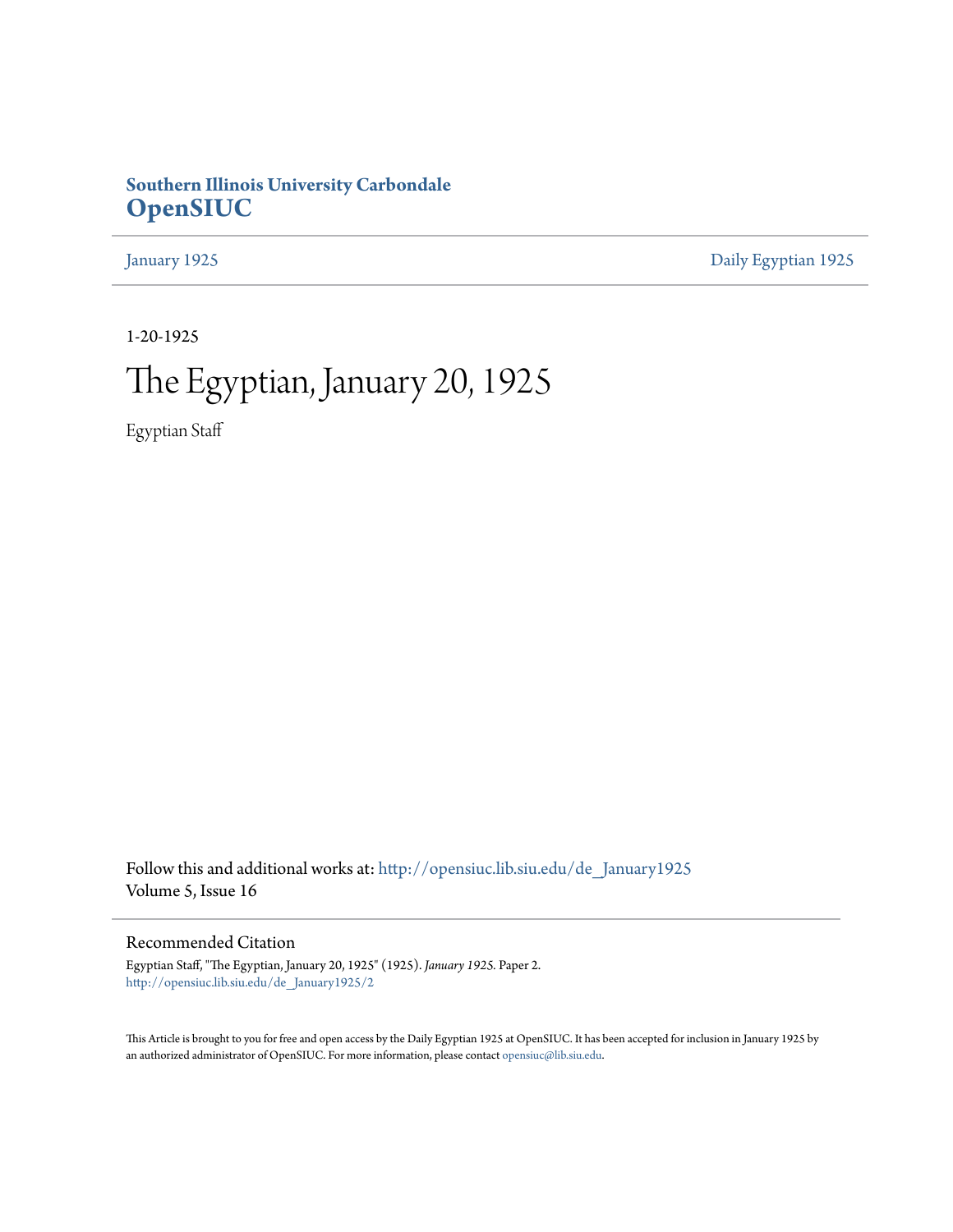

# DEARING AND GAINES LEAD IN CONTEST

## **JOURNALISM CLASS GOES TO HERRIN** Visit to Herrin News Office-Project Work

Miss Henderson's Journalism class was both well instructed and royally entertained on å project trip made to the Herrin News office last Thursday. Herrin was chosen, because it has the most up-to-date printing presses and equipment of any neighboring newspaper office. The class has been studying newspapers: theirform, content, and means of collecting material, so took this method of studying the way in which the paper was printed. They saw almost every machine in operation, and even the paper on press. Mr. Trovillion, editor of "The Herrin News," was exceedingly cordial and very much interested in showing the class around the office and explaining all mechanisms of a printing press. Mr. Stratton left his work and spent an hour or more answering questions asked by the class concerning the work there. Miss Henderson, Mrs. Dodd. Mr. Walker, Harold Farmer, Frank Smith, and Alice Patterson drove their cars and took the other members who are: Mrs. Walker, Misses Brickey, Hartwell, Finley, Hayes, Deason and Mrs. Cline. Messrs. Deering, Taylor, Carrington, Harrison, Moore, Griffith, Sheppard and Davis.

served lunch. Before leaving the office Mr. Trovillion presented each with a booklet for a souvenir of their trip to the Coal Belt's greatest newspaper.  $\,$ 

#### STANDING OF VOTES Ian 7 Jan 12 Jan. 15

| Louise Durham $\therefore$ 15 |   | 145  | 245        |
|-------------------------------|---|------|------------|
| Mildred Watson. 5             |   | 150  | 250        |
| Ruby Baine                    | 0 | 55   | - 55       |
| Mildred Logan . 101           |   | 136  | 136        |
| Mina Trobaugh                 | 0 | - 55 | 120        |
| Edna Hampton $\ldots$ 0       |   | 52   | 54         |
| Gertrude Gaines 0             |   | 130  | 425        |
| Grace Eaggleston. 0           |   | 0    | 130        |
| Raymond Etherton 100          |   | 130  | .120       |
| Clyde Dearing 10              |   | 176  | 186        |
| Red McLaughlin 1              |   |      | 36<br>35 — |
| Orville Carrington. 1         |   |      | 45 '155    |
|                               |   |      | 75         |

Miss Helen Bryden, a former member of the faculty of the S I. N. U., psssed away January 3, 1925. The funeral was conducted at the home of her sister, Mrs. J. E. Craine, of Murphysboro.

In the death of Miss Bryden this school has lost a loyal and devoted friend. She graduated from the S. I. N. U. in the class of 1885. For several years she taught in the public schools of Carbondale. Later she taught in the high schools of Ottumwa, Iowa, and Clinton this state. Following this Miss Bryden was given the position of assistant in the English department. During all the years she was associated with this school as a teacher, her greatest delight, was to be of service in her classes and to the student body in general.

Miss Bryden was one of those gentle, refined natures who always win a place in the affections of those with whom they came in contact, and who look upon service for others as the greatest thing in life.

The memory of Miss Bryden will be a benediction to the hundreds of students who have been in her classes. "To live in the memory of those we leave behind, is not to die."

## **MAROONS WIN FIRST OUT OF TOWN GAME**

Maroons left for Shurtleff Saturday two baskets before Shurtleff made a at 1:15 and arrived in East St. Louis point. The score did not remain this about 4:30, where they remained for one hour. During this time they had At noon hour the editor sent Mr.  $|a|$  light lunch consisting of grape fruit, Stration with the entire class as  $\frac{1}{\text{soft}}$  boiled eggs, buttered toast, and guests to a cafe, where they were tea. While partaking of the nourishing grape fruit the boys were suddenly disturbed by an unfamiliar noise. On looking around they found a grape fruit on the floor upside down. Further investigation showed that it be longed to the Maroon coach. After lunch the lads decided to take a walk. They started down one of the hidden sidewalks better known as a subway. After leaving this place we found ourselves in the same place we started from.

20 The Southerns next boarded a train for Alton, atter which they secured four points and Satgast with one field a square wheeled street cart that goal. Pyatt played a good defensive 25 30 started up hill. Two miles of such travoling placed us on the Shurtleff  $20^{\circ}$ 86 campus. 36 The men who started the game

were Munger, Hartley, Ritchey, Sat-55 75 gast and Pyatt. The Maroons scored

way long for Shurtleff came back with five points and the Maroons called time. The game was close through the half. When the whistle blew for the middle of the game Shurtleff led by a nine to twelve score.

Each part of the second half the Maroons gained the lead and held it during most of the remaining part of the game, with six minutes to go the Maroons were ahead nineteen to sixteen.

By holding the ball and two free throws, the Maroons held Shurtleff to a twenty-one to eighteen score.

Ritchey was high point man with four field goals, Munger second with three field goals, Hartley next with game at guard. Hickey played five minutes of the first half for Munger. Pernell was the other man who made the trip.

## **MAROONS LOSE** TO E. I. BOYS 20-30 Locals Entered Game **Without Rest After** Long Trip

The Maroons played their second conference game with Charleston last Thursday night at Charleston.

The Southern boys entered the game tired from a long journey and no rest before the game. The local papers at Charleston expressed the idea that the E. I. coach was figuring on using part of his second team in the latter part of the game.

The E. I. boys scored five points before the Maroons got started. In the first half the Southerners slowed their opponents' offense by two time out periods. In general the game was rather slow. The main feature of the first half was the accuracy of the E. I.'s shooting from out in the floor. The half ended with the score 17-8. In the second half the Maroons held their own with their opponents. At several times during the second half it looked possible for the Maroons to gain the long end of the score, but the E. I. boys were determined to hold the upper end of the score. In the last few minutes of the game the Maroons began to shoot from out in the floor. It seemed impossible to score, although every shot silenced the E. I. rooters.

It can be said of Charleston that they support their team. The Maroons are planning on showing Charleston a closer game when they come south.

The E. I. coach said that this was his hardest game this season, not excluding the Normal and Millil.in games. This is saying a good deal for the southern boys. If the Maroons had not been in a run-down condition from their long trip and no rest the

(Continued On Page 3)

### VOTE TODAY

The contest is just beginning to get interesting. Votes are coming in fast. Are you willing to see your candidate defeated? The contest closes John. ary the 28th. Bring your votes in today. Watch each morning to see how your candidate is standing. The Dormitory is sure doing their part. (Continued On Page 3) ... Who are you for ?- Tell us, please.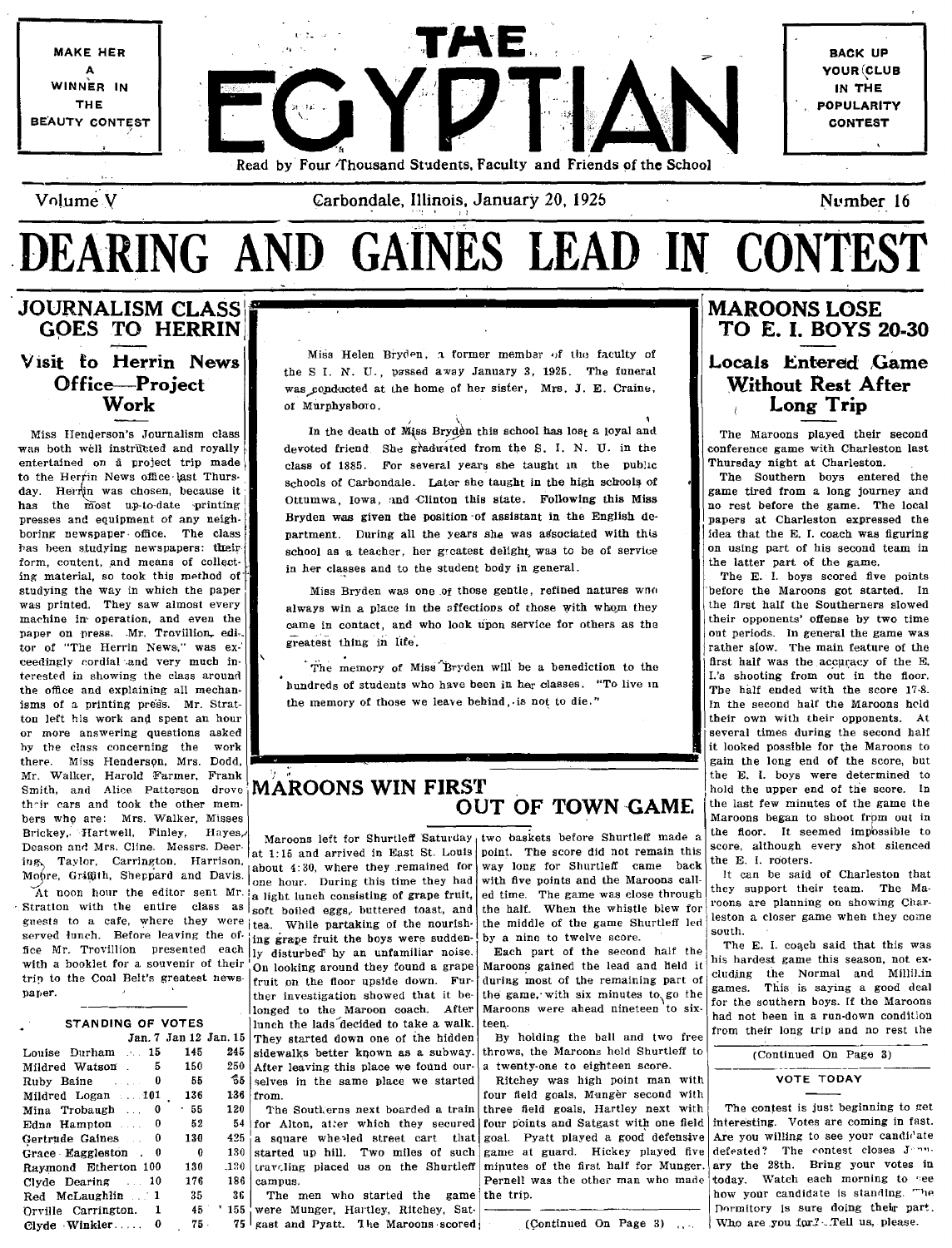### THE EGYPTIAN

## **INTERVIEWING REPORTER**

I had been given the duty of inter viewing certain members of the faculty, especially those who are the heads of the different departments of the school work. Last Tuesday afternoon my particular task was to interview Miss Emma Bowyer, acting head of the English Department. All afternoon I suffered all sorts of hallucinations, but finally at the seventh hour I summoned enough courage to step out into the hall and trod my weary way to the third floor toward the English den. Nearing the said den, I heard various voices all seemingly trying to outweigh the other in volume. I hesitated to enter such a confusion. I gulped-wished for a drink of water and looked wildly about for some means of escape. To descend again to the second floor was, perchance,-well-death, (if seen wandering in the corridor). I had no other choice-I must go on and face the music.

Straightening my shoulders, I walked into the English den and found there Misses Bowyer, Henderson and Trovillion discussing current topics. In a voice I scarcely recognized as my own I said: "Miss Bowyer, I wish to interview you for The Egyptian. We plan to write from week to week an account given by the different department heads of the school, get the departmental program of school work and such items as would interest people to come to our school and-"

"Yes, go on," interrupted Miss Bowyer, "say something. I am so cross course Victorian Novel, a study of

372

TALKS TO MISS BOWYER out of this window before you know there are the courses in Contemporlit."

> Now that was encouraging! thought I had said something, but I certainly did not relish the idea of making an exit from the den through that third story window. Finally my purpose was restated and Miss Bowyer said: "Well, let's see-There is that course Short Story. It is principally an advanced spring course dealing with the technique of the Short Story, with illustrative material from the work of the best short story writ- her hand to me with an air of finalters. Then there are the courses in ity, so I considered myself dismissed. Modern Drama and Development of the Drama, which include the technique study and the development of stars I had not made a flying lean the modern drama. There is also the from the window). Such was the incourse in Journalism which teaches terview. one to judge the standards and qualities of newspapers. Next there is the course in Old English, where some reading of Old English is done, but principally the development of our language is traced and the presence in our modern speech of many irregular forms are accounted for. The course in Shakespeare deals with the study of several Shakespearian plays. In the Essay Course various types of essays are read and discussed.

"By the way," she said to the others. "I do hope we won't be burdened with large classes in the Spring term. I had nearly 85 or 90 in some classes last year.'

"But to go on with this," she said, turning to me, "there is advanced Rhetoric-and oh, yes, there is a

today that you are liable to be kicked representative Victorian writers. Also ary American Literature and Contem-The Egyptian, porary British Literature giving special study to those writers whose

books can be used in teaching. The course in Nineteenth Century Poets explains itself. In Magazine Fiction the principles of the short story are studied in a few classics, but mainly the fiction of current magazines.

"Well, I guess that's about all.  $\mathbf{I}$ can furnish you with an English program sometime later." She waved I thanked her and left the realm of English teachers (thanking my lucky

Carlinville, Illinois,

January 7, 1925.

Carbondale, Illinois.

Dear Editor:

I like your paper this year, especially some of the features, "Exchanges" and the editorials.

From your January 6 issue I clipped the item "Are You Discouraged?" and tacked it on the wall before my desk to look at when things tug against my plans, wishes, and ambitions.

I wish you continued success and cooperation with the Egyptian, and Sincerely yours, am

EDMUND de TRZASKA.

Patronize Egyptian Advertisers,



**SUITS Cleaned and Pressed** \$1.00 CLEANER AND DYER Phone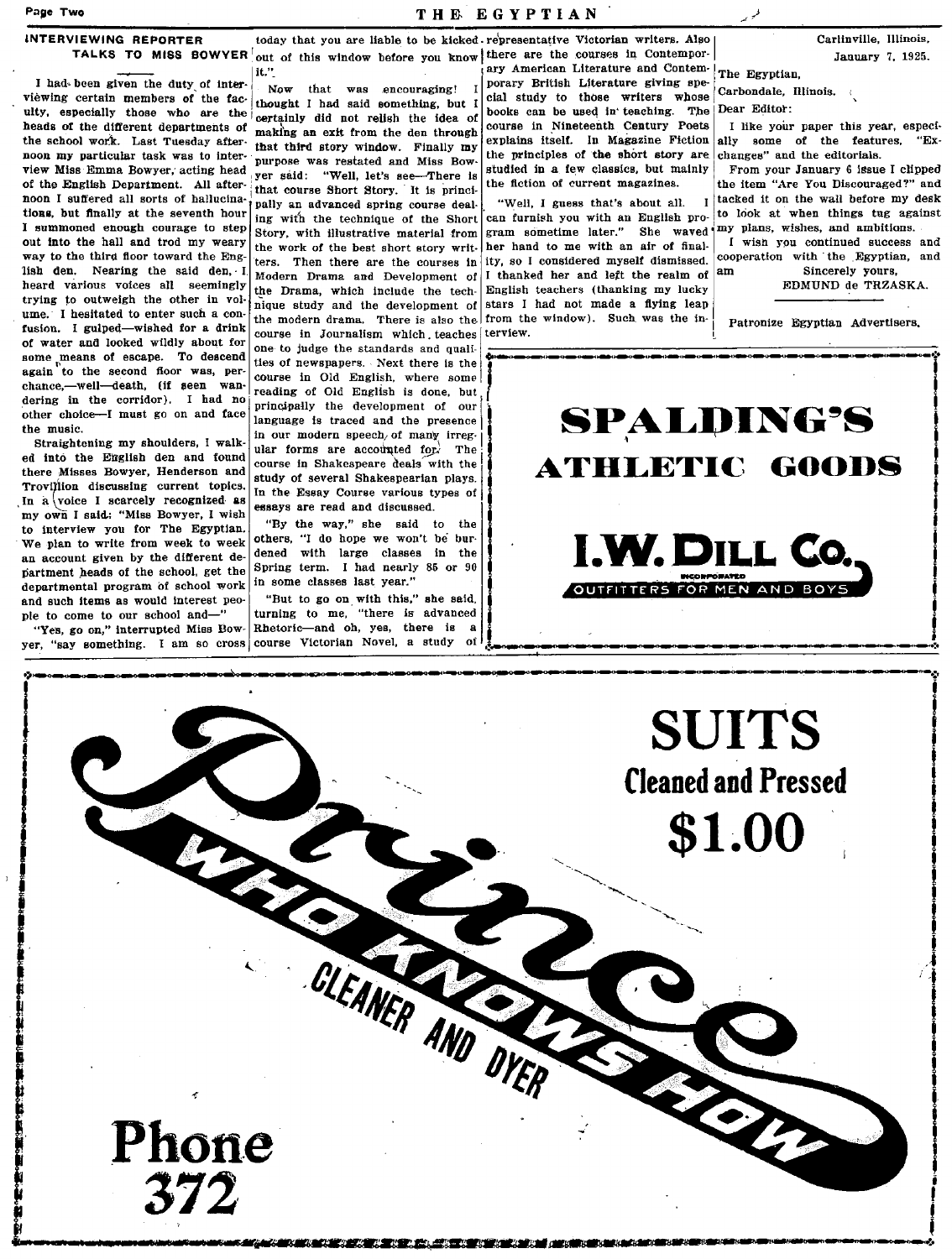| MAROONS WIN FIRST<br>DON'T SPREAD IT TOO THIN<br><b>STUDY HOUR</b><br>OUT OF TOWN GAME<br>When we come to think about it.<br>Between the dark and the daylight,<br>A swarming, tyrannous band.<br>(Continued From Page One)<br>a fellow just gets so much of any-<br>When the lights are beginning to<br>They drag me into their fortress,<br>thing, no matter what it is. Now as<br>glower.<br>And will not let me depart,<br>Coach McAndrew was well pleased<br>to how much that will be usually de-<br>Comes a day in the day's occupation<br>But put me down in their dungeon.<br>with the way his team played.<br>pends on how deep you spread it, and<br>That is known as the Study Hour.<br>A dark, dark lonely part!<br>Let"s back the team and help them it is evident that the depth will de-<br>And there they will keep me forever,<br>win!<br>pend on how much space you cover<br>I hear in the room above me<br>Yes, forever and a year,<br>with what you have. A simple illus-<br>Shurtleff<br>The moving of single beds,<br>$G \times P$ itration will show exactly what we<br>The sound of a door being opened,<br>rumpus,<br>are tryiing to say: If you have just<br>And the patter of feet overhead.<br>And they beat it away from here.<br>so much butter the less bread you<br>can spread it on the thicker you can<br>Woods, F. Martin 22<br>From my room I see, in the hall light,<br><b>THANKS TO TYPISTS</b><br>spread it, then on the other hand the<br>Rice, C. $\sum_{i=1}^{n}$<br>Descending the broad hall stair,<br>The management of the paper<br>'more bread you use the thinner you<br>Grave Mattie and laughing Thelma,<br>wishes to thank Louise Durham, for-<br>will have to spread your butter. Now<br>Tyner, G.<br>.<br>$\mathbf{1}$<br>And Adele with the golden hair.<br>if this principle holds we can apply<br>Henderson, G.<br>it to our school work, both in literary<br>Carbondale<br>A whisper, and then a silence;<br>connection with the paper, missed<br>G F P achievement and college activities.<br>Yet I know by their gleaming eyes<br>If we try to spread what we get in<br>. 1 2<br>Hartley<br>$\theta$<br>They are plotting and planning to<br>school over too much space there is!<br>$\mathbf{R}$<br>Munger<br>So the paper got to press on time.<br>gether<br>a danger of losing it, because we get<br>$\overline{2}$<br>Ritchey<br>$\sim$ 4 $\sim$<br>$\mathbf{0}$<br>To take me by surprise.<br>This kind of people keep student ac-<br>it too thin. Yet there is a precaution<br>$\setminus \ldots \ldots \ldots \ldots \ldots \ldots 1 \quad 0$ .<br>$\Omega$<br>Satgast<br>tivities going.<br>on the other side. If we cover too!<br>Pyatt<br>$\label{eq:2.1} \mathcal{L}_{\mathcal{A}}(\mathcal{A},\mathcal{A})=\mathcal{L}_{\mathcal{A}}(\mathcal{A},\mathcal{A})=\mathcal{L}_{\mathcal{A}}(\mathcal{A},\mathcal{A})=\mathcal{L}_{\mathcal{A}}(\mathcal{A},\mathcal{A})$<br>A sudden rush from the stairway,<br>little space we are apt to become or<br>Hickey<br><b>EVOLUTION</b><br>A sudden raid from the hall!<br>rather remain, narrow. So you can<br>My door has been left unguarded;<br>Freshman: I don't know.<br>readily see just how important it is<br>TO THE MAIN BUILDING<br>Sophomore: I am not prepared.<br>They enter my prison wall.<br>to give your course of study some<br>Junior: I do not remember.<br>Building, you are old<br>thought and not just blindly stagger<br>They walk into my presence<br>Senior: I don't believe I can add<br>Yours is the wisdom of years.<br>along in your school work. Select<br>And seize me by the hand;<br>anything to what has been said.<br>How many secrets you hold—<br>your school work and plan it as best<br>Secrets of laughter and tears!<br>you can for your betterment as a stu-<br>You have seen dreams come true<br>dent and teacher. If you will take<br>Of those that worked for their prize<br>this advice The Egyptian feels sure.<br>You have seen students pass through<br>that in a very few years you will be<br>Watch for our January Sale<br>your doors.<br>'hanking us.<br>Some passed once and then-no<br><b>FASHION BOOTERY</b><br>more.<br>MAROONS LOSE, 20-30.<br>Some returned and are here today,<br>Others come back but are now far<br>(Continued from page 1)<br>away.<br>game might have been different. We<br>Building, if you could speak and tell can say for the $\vec{E}$ . I. boys that they<br>me your story-<br>have a fast team and are hard to<br>DE LUXE BARBER SHOP<br>Tell of the failure and all of the head off.<br>$glory--!$<br>Charleston<br>Visit the De Luxe Barber Shop<br>Some of the pupils have gained great<br>$G$ $F$ $P$<br>We appreciate Student Patronage<br>$5 \t1 \t0$<br>fame.<br>Foreman, F.<br>Qut in the world they have honored Hall, F.<br>$7 \t1 \t3$<br>Ladies hair bobbing a specialty<br>your name.<br>Meurlon, C.<br>$0 \t1 \t1$<br>$\bullet$<br>Across From Carbondale Nat'l. Bank.<br>Some are singing lullabyes, soft and Cochran, G.<br>low.<br>Brown, G.<br>$\mathbf{1}$<br>And the Alma Mater song as they did   Osborn, C.<br>long ago.<br>McCall, C.<br>No matter what they're doing now<br>Cooper, G.<br>They've all been made better by you<br>Carbondale<br>$G$ $F$ $P$<br>semehow.<br><b>JESSE J. WINTERS</b><br>Oh, the years go by<br>Hartley, F.<br>and a strategic<br>$\mathbf{2}$<br>And some of us sigh,<br>Munger, F.<br>Clothing-Furnishings-Hats-Shoes<br>Some of us smile to think we're Ritchey, F.<br>Carbondale, Illinois<br>Ritchey, C.<br>through,<br>$\overline{4}$<br>But all will always remember you.<br>Sattgast, G.<br>M. E. W.<br>Pyatt G.<br><i>C.C.Grum</i><br><b>Jewelry, Diamonds and Watches</b><br>I. C. Watch Inspector<br>' <i>I</i> ORGAN AND CO. GRO.<br>Optometrist<br>Trade at Morgan's<br>and always get |  | THE EGYPTIAN | Page Three                              |
|----------------------------------------------------------------------------------------------------------------------------------------------------------------------------------------------------------------------------------------------------------------------------------------------------------------------------------------------------------------------------------------------------------------------------------------------------------------------------------------------------------------------------------------------------------------------------------------------------------------------------------------------------------------------------------------------------------------------------------------------------------------------------------------------------------------------------------------------------------------------------------------------------------------------------------------------------------------------------------------------------------------------------------------------------------------------------------------------------------------------------------------------------------------------------------------------------------------------------------------------------------------------------------------------------------------------------------------------------------------------------------------------------------------------------------------------------------------------------------------------------------------------------------------------------------------------------------------------------------------------------------------------------------------------------------------------------------------------------------------------------------------------------------------------------------------------------------------------------------------------------------------------------------------------------------------------------------------------------------------------------------------------------------------------------------------------------------------------------------------------------------------------------------------------------------------------------------------------------------------------------------------------------------------------------------------------------------------------------------------------------------------------------------------------------------------------------------------------------------------------------------------------------------------------------------------------------------------------------------------------------------------------------------------------------------------------------------------------------------------------------------------------------------------------------------------------------------------------------------------------------------------------------------------------------------------------------------------------------------------------------------------------------------------------------------------------------------------------------------------------------------------------------------------------------------------------------------------------------------------------------------------------------------------------------------------------------------------------------------------------------------------------------------------------------------------------------------------------------------------------------------------------------------------------------------------------------------------------------------------------------------------------------------------------------------------------------------------------------------------------------------------------------------------------------------------------------------------------------------------------------------------------------------------------------------------------------------------------------------------------------------------------------------------------------------------------------------------------------------------------------------------------------------------------------------------------------------------------------------------------------------------------------------------------------------------------------------------------------------------------------------------------------------------------------------------------------------------------------------------------------------------------------------------------------------------------------------------------------------------------------------------------------------------------------------------------------------------------------------------------------------------------------------------------------------------------------------------------------------------------------------------------------------------------------------------------------------------------------------------------------------------------------------------------------------------------------------------------------------------------------------------------------------------------------------------------------------------------------------------------------------------------------------------------------------------------------------------------------------------------------------------------------------------------------------------------------------------------------------------------------------------------------------------------------------------------------------------------------------------------------------------------------------------------------------------------------------------------------------------------------------------------------------------------------------------------------------------------------------------|--|--------------|-----------------------------------------|
|                                                                                                                                                                                                                                                                                                                                                                                                                                                                                                                                                                                                                                                                                                                                                                                                                                                                                                                                                                                                                                                                                                                                                                                                                                                                                                                                                                                                                                                                                                                                                                                                                                                                                                                                                                                                                                                                                                                                                                                                                                                                                                                                                                                                                                                                                                                                                                                                                                                                                                                                                                                                                                                                                                                                                                                                                                                                                                                                                                                                                                                                                                                                                                                                                                                                                                                                                                                                                                                                                                                                                                                                                                                                                                                                                                                                                                                                                                                                                                                                                                                                                                                                                                                                                                                                                                                                                                                                                                                                                                                                                                                                                                                                                                                                                                                                                                                                                                                                                                                                                                                                                                                                                                                                                                                                                                                                                                                                                                                                                                                                                                                                                                                                                                                                                                                                                                                                |  |              | If I try to escape they surround me,    |
|                                                                                                                                                                                                                                                                                                                                                                                                                                                                                                                                                                                                                                                                                                                                                                                                                                                                                                                                                                                                                                                                                                                                                                                                                                                                                                                                                                                                                                                                                                                                                                                                                                                                                                                                                                                                                                                                                                                                                                                                                                                                                                                                                                                                                                                                                                                                                                                                                                                                                                                                                                                                                                                                                                                                                                                                                                                                                                                                                                                                                                                                                                                                                                                                                                                                                                                                                                                                                                                                                                                                                                                                                                                                                                                                                                                                                                                                                                                                                                                                                                                                                                                                                                                                                                                                                                                                                                                                                                                                                                                                                                                                                                                                                                                                                                                                                                                                                                                                                                                                                                                                                                                                                                                                                                                                                                                                                                                                                                                                                                                                                                                                                                                                                                                                                                                                                                                                |  |              |                                         |
|                                                                                                                                                                                                                                                                                                                                                                                                                                                                                                                                                                                                                                                                                                                                                                                                                                                                                                                                                                                                                                                                                                                                                                                                                                                                                                                                                                                                                                                                                                                                                                                                                                                                                                                                                                                                                                                                                                                                                                                                                                                                                                                                                                                                                                                                                                                                                                                                                                                                                                                                                                                                                                                                                                                                                                                                                                                                                                                                                                                                                                                                                                                                                                                                                                                                                                                                                                                                                                                                                                                                                                                                                                                                                                                                                                                                                                                                                                                                                                                                                                                                                                                                                                                                                                                                                                                                                                                                                                                                                                                                                                                                                                                                                                                                                                                                                                                                                                                                                                                                                                                                                                                                                                                                                                                                                                                                                                                                                                                                                                                                                                                                                                                                                                                                                                                                                                                                |  |              |                                         |
|                                                                                                                                                                                                                                                                                                                                                                                                                                                                                                                                                                                                                                                                                                                                                                                                                                                                                                                                                                                                                                                                                                                                                                                                                                                                                                                                                                                                                                                                                                                                                                                                                                                                                                                                                                                                                                                                                                                                                                                                                                                                                                                                                                                                                                                                                                                                                                                                                                                                                                                                                                                                                                                                                                                                                                                                                                                                                                                                                                                                                                                                                                                                                                                                                                                                                                                                                                                                                                                                                                                                                                                                                                                                                                                                                                                                                                                                                                                                                                                                                                                                                                                                                                                                                                                                                                                                                                                                                                                                                                                                                                                                                                                                                                                                                                                                                                                                                                                                                                                                                                                                                                                                                                                                                                                                                                                                                                                                                                                                                                                                                                                                                                                                                                                                                                                                                                                                |  |              |                                         |
|                                                                                                                                                                                                                                                                                                                                                                                                                                                                                                                                                                                                                                                                                                                                                                                                                                                                                                                                                                                                                                                                                                                                                                                                                                                                                                                                                                                                                                                                                                                                                                                                                                                                                                                                                                                                                                                                                                                                                                                                                                                                                                                                                                                                                                                                                                                                                                                                                                                                                                                                                                                                                                                                                                                                                                                                                                                                                                                                                                                                                                                                                                                                                                                                                                                                                                                                                                                                                                                                                                                                                                                                                                                                                                                                                                                                                                                                                                                                                                                                                                                                                                                                                                                                                                                                                                                                                                                                                                                                                                                                                                                                                                                                                                                                                                                                                                                                                                                                                                                                                                                                                                                                                                                                                                                                                                                                                                                                                                                                                                                                                                                                                                                                                                                                                                                                                                                                |  |              |                                         |
|                                                                                                                                                                                                                                                                                                                                                                                                                                                                                                                                                                                                                                                                                                                                                                                                                                                                                                                                                                                                                                                                                                                                                                                                                                                                                                                                                                                                                                                                                                                                                                                                                                                                                                                                                                                                                                                                                                                                                                                                                                                                                                                                                                                                                                                                                                                                                                                                                                                                                                                                                                                                                                                                                                                                                                                                                                                                                                                                                                                                                                                                                                                                                                                                                                                                                                                                                                                                                                                                                                                                                                                                                                                                                                                                                                                                                                                                                                                                                                                                                                                                                                                                                                                                                                                                                                                                                                                                                                                                                                                                                                                                                                                                                                                                                                                                                                                                                                                                                                                                                                                                                                                                                                                                                                                                                                                                                                                                                                                                                                                                                                                                                                                                                                                                                                                                                                                                |  |              |                                         |
|                                                                                                                                                                                                                                                                                                                                                                                                                                                                                                                                                                                                                                                                                                                                                                                                                                                                                                                                                                                                                                                                                                                                                                                                                                                                                                                                                                                                                                                                                                                                                                                                                                                                                                                                                                                                                                                                                                                                                                                                                                                                                                                                                                                                                                                                                                                                                                                                                                                                                                                                                                                                                                                                                                                                                                                                                                                                                                                                                                                                                                                                                                                                                                                                                                                                                                                                                                                                                                                                                                                                                                                                                                                                                                                                                                                                                                                                                                                                                                                                                                                                                                                                                                                                                                                                                                                                                                                                                                                                                                                                                                                                                                                                                                                                                                                                                                                                                                                                                                                                                                                                                                                                                                                                                                                                                                                                                                                                                                                                                                                                                                                                                                                                                                                                                                                                                                                                |  |              | Till the matron comes hunting the       |
|                                                                                                                                                                                                                                                                                                                                                                                                                                                                                                                                                                                                                                                                                                                                                                                                                                                                                                                                                                                                                                                                                                                                                                                                                                                                                                                                                                                                                                                                                                                                                                                                                                                                                                                                                                                                                                                                                                                                                                                                                                                                                                                                                                                                                                                                                                                                                                                                                                                                                                                                                                                                                                                                                                                                                                                                                                                                                                                                                                                                                                                                                                                                                                                                                                                                                                                                                                                                                                                                                                                                                                                                                                                                                                                                                                                                                                                                                                                                                                                                                                                                                                                                                                                                                                                                                                                                                                                                                                                                                                                                                                                                                                                                                                                                                                                                                                                                                                                                                                                                                                                                                                                                                                                                                                                                                                                                                                                                                                                                                                                                                                                                                                                                                                                                                                                                                                                                |  |              |                                         |
|                                                                                                                                                                                                                                                                                                                                                                                                                                                                                                                                                                                                                                                                                                                                                                                                                                                                                                                                                                                                                                                                                                                                                                                                                                                                                                                                                                                                                                                                                                                                                                                                                                                                                                                                                                                                                                                                                                                                                                                                                                                                                                                                                                                                                                                                                                                                                                                                                                                                                                                                                                                                                                                                                                                                                                                                                                                                                                                                                                                                                                                                                                                                                                                                                                                                                                                                                                                                                                                                                                                                                                                                                                                                                                                                                                                                                                                                                                                                                                                                                                                                                                                                                                                                                                                                                                                                                                                                                                                                                                                                                                                                                                                                                                                                                                                                                                                                                                                                                                                                                                                                                                                                                                                                                                                                                                                                                                                                                                                                                                                                                                                                                                                                                                                                                                                                                                                                |  |              |                                         |
|                                                                                                                                                                                                                                                                                                                                                                                                                                                                                                                                                                                                                                                                                                                                                                                                                                                                                                                                                                                                                                                                                                                                                                                                                                                                                                                                                                                                                                                                                                                                                                                                                                                                                                                                                                                                                                                                                                                                                                                                                                                                                                                                                                                                                                                                                                                                                                                                                                                                                                                                                                                                                                                                                                                                                                                                                                                                                                                                                                                                                                                                                                                                                                                                                                                                                                                                                                                                                                                                                                                                                                                                                                                                                                                                                                                                                                                                                                                                                                                                                                                                                                                                                                                                                                                                                                                                                                                                                                                                                                                                                                                                                                                                                                                                                                                                                                                                                                                                                                                                                                                                                                                                                                                                                                                                                                                                                                                                                                                                                                                                                                                                                                                                                                                                                                                                                                                                |  |              |                                         |
|                                                                                                                                                                                                                                                                                                                                                                                                                                                                                                                                                                                                                                                                                                                                                                                                                                                                                                                                                                                                                                                                                                                                                                                                                                                                                                                                                                                                                                                                                                                                                                                                                                                                                                                                                                                                                                                                                                                                                                                                                                                                                                                                                                                                                                                                                                                                                                                                                                                                                                                                                                                                                                                                                                                                                                                                                                                                                                                                                                                                                                                                                                                                                                                                                                                                                                                                                                                                                                                                                                                                                                                                                                                                                                                                                                                                                                                                                                                                                                                                                                                                                                                                                                                                                                                                                                                                                                                                                                                                                                                                                                                                                                                                                                                                                                                                                                                                                                                                                                                                                                                                                                                                                                                                                                                                                                                                                                                                                                                                                                                                                                                                                                                                                                                                                                                                                                                                |  |              |                                         |
|                                                                                                                                                                                                                                                                                                                                                                                                                                                                                                                                                                                                                                                                                                                                                                                                                                                                                                                                                                                                                                                                                                                                                                                                                                                                                                                                                                                                                                                                                                                                                                                                                                                                                                                                                                                                                                                                                                                                                                                                                                                                                                                                                                                                                                                                                                                                                                                                                                                                                                                                                                                                                                                                                                                                                                                                                                                                                                                                                                                                                                                                                                                                                                                                                                                                                                                                                                                                                                                                                                                                                                                                                                                                                                                                                                                                                                                                                                                                                                                                                                                                                                                                                                                                                                                                                                                                                                                                                                                                                                                                                                                                                                                                                                                                                                                                                                                                                                                                                                                                                                                                                                                                                                                                                                                                                                                                                                                                                                                                                                                                                                                                                                                                                                                                                                                                                                                                |  |              | mer Egyptian staff typist, and also     |
|                                                                                                                                                                                                                                                                                                                                                                                                                                                                                                                                                                                                                                                                                                                                                                                                                                                                                                                                                                                                                                                                                                                                                                                                                                                                                                                                                                                                                                                                                                                                                                                                                                                                                                                                                                                                                                                                                                                                                                                                                                                                                                                                                                                                                                                                                                                                                                                                                                                                                                                                                                                                                                                                                                                                                                                                                                                                                                                                                                                                                                                                                                                                                                                                                                                                                                                                                                                                                                                                                                                                                                                                                                                                                                                                                                                                                                                                                                                                                                                                                                                                                                                                                                                                                                                                                                                                                                                                                                                                                                                                                                                                                                                                                                                                                                                                                                                                                                                                                                                                                                                                                                                                                                                                                                                                                                                                                                                                                                                                                                                                                                                                                                                                                                                                                                                                                                                                |  |              | Ethel Crowell, who though having no     |
|                                                                                                                                                                                                                                                                                                                                                                                                                                                                                                                                                                                                                                                                                                                                                                                                                                                                                                                                                                                                                                                                                                                                                                                                                                                                                                                                                                                                                                                                                                                                                                                                                                                                                                                                                                                                                                                                                                                                                                                                                                                                                                                                                                                                                                                                                                                                                                                                                                                                                                                                                                                                                                                                                                                                                                                                                                                                                                                                                                                                                                                                                                                                                                                                                                                                                                                                                                                                                                                                                                                                                                                                                                                                                                                                                                                                                                                                                                                                                                                                                                                                                                                                                                                                                                                                                                                                                                                                                                                                                                                                                                                                                                                                                                                                                                                                                                                                                                                                                                                                                                                                                                                                                                                                                                                                                                                                                                                                                                                                                                                                                                                                                                                                                                                                                                                                                                                                |  |              | her first hour class to finish the nec- |
|                                                                                                                                                                                                                                                                                                                                                                                                                                                                                                                                                                                                                                                                                                                                                                                                                                                                                                                                                                                                                                                                                                                                                                                                                                                                                                                                                                                                                                                                                                                                                                                                                                                                                                                                                                                                                                                                                                                                                                                                                                                                                                                                                                                                                                                                                                                                                                                                                                                                                                                                                                                                                                                                                                                                                                                                                                                                                                                                                                                                                                                                                                                                                                                                                                                                                                                                                                                                                                                                                                                                                                                                                                                                                                                                                                                                                                                                                                                                                                                                                                                                                                                                                                                                                                                                                                                                                                                                                                                                                                                                                                                                                                                                                                                                                                                                                                                                                                                                                                                                                                                                                                                                                                                                                                                                                                                                                                                                                                                                                                                                                                                                                                                                                                                                                                                                                                                                |  |              | essary typing for the Jan. 6 issue.     |
|                                                                                                                                                                                                                                                                                                                                                                                                                                                                                                                                                                                                                                                                                                                                                                                                                                                                                                                                                                                                                                                                                                                                                                                                                                                                                                                                                                                                                                                                                                                                                                                                                                                                                                                                                                                                                                                                                                                                                                                                                                                                                                                                                                                                                                                                                                                                                                                                                                                                                                                                                                                                                                                                                                                                                                                                                                                                                                                                                                                                                                                                                                                                                                                                                                                                                                                                                                                                                                                                                                                                                                                                                                                                                                                                                                                                                                                                                                                                                                                                                                                                                                                                                                                                                                                                                                                                                                                                                                                                                                                                                                                                                                                                                                                                                                                                                                                                                                                                                                                                                                                                                                                                                                                                                                                                                                                                                                                                                                                                                                                                                                                                                                                                                                                                                                                                                                                                |  |              |                                         |
|                                                                                                                                                                                                                                                                                                                                                                                                                                                                                                                                                                                                                                                                                                                                                                                                                                                                                                                                                                                                                                                                                                                                                                                                                                                                                                                                                                                                                                                                                                                                                                                                                                                                                                                                                                                                                                                                                                                                                                                                                                                                                                                                                                                                                                                                                                                                                                                                                                                                                                                                                                                                                                                                                                                                                                                                                                                                                                                                                                                                                                                                                                                                                                                                                                                                                                                                                                                                                                                                                                                                                                                                                                                                                                                                                                                                                                                                                                                                                                                                                                                                                                                                                                                                                                                                                                                                                                                                                                                                                                                                                                                                                                                                                                                                                                                                                                                                                                                                                                                                                                                                                                                                                                                                                                                                                                                                                                                                                                                                                                                                                                                                                                                                                                                                                                                                                                                                |  |              |                                         |
|                                                                                                                                                                                                                                                                                                                                                                                                                                                                                                                                                                                                                                                                                                                                                                                                                                                                                                                                                                                                                                                                                                                                                                                                                                                                                                                                                                                                                                                                                                                                                                                                                                                                                                                                                                                                                                                                                                                                                                                                                                                                                                                                                                                                                                                                                                                                                                                                                                                                                                                                                                                                                                                                                                                                                                                                                                                                                                                                                                                                                                                                                                                                                                                                                                                                                                                                                                                                                                                                                                                                                                                                                                                                                                                                                                                                                                                                                                                                                                                                                                                                                                                                                                                                                                                                                                                                                                                                                                                                                                                                                                                                                                                                                                                                                                                                                                                                                                                                                                                                                                                                                                                                                                                                                                                                                                                                                                                                                                                                                                                                                                                                                                                                                                                                                                                                                                                                |  |              |                                         |
|                                                                                                                                                                                                                                                                                                                                                                                                                                                                                                                                                                                                                                                                                                                                                                                                                                                                                                                                                                                                                                                                                                                                                                                                                                                                                                                                                                                                                                                                                                                                                                                                                                                                                                                                                                                                                                                                                                                                                                                                                                                                                                                                                                                                                                                                                                                                                                                                                                                                                                                                                                                                                                                                                                                                                                                                                                                                                                                                                                                                                                                                                                                                                                                                                                                                                                                                                                                                                                                                                                                                                                                                                                                                                                                                                                                                                                                                                                                                                                                                                                                                                                                                                                                                                                                                                                                                                                                                                                                                                                                                                                                                                                                                                                                                                                                                                                                                                                                                                                                                                                                                                                                                                                                                                                                                                                                                                                                                                                                                                                                                                                                                                                                                                                                                                                                                                                                                |  |              |                                         |
|                                                                                                                                                                                                                                                                                                                                                                                                                                                                                                                                                                                                                                                                                                                                                                                                                                                                                                                                                                                                                                                                                                                                                                                                                                                                                                                                                                                                                                                                                                                                                                                                                                                                                                                                                                                                                                                                                                                                                                                                                                                                                                                                                                                                                                                                                                                                                                                                                                                                                                                                                                                                                                                                                                                                                                                                                                                                                                                                                                                                                                                                                                                                                                                                                                                                                                                                                                                                                                                                                                                                                                                                                                                                                                                                                                                                                                                                                                                                                                                                                                                                                                                                                                                                                                                                                                                                                                                                                                                                                                                                                                                                                                                                                                                                                                                                                                                                                                                                                                                                                                                                                                                                                                                                                                                                                                                                                                                                                                                                                                                                                                                                                                                                                                                                                                                                                                                                |  |              |                                         |
|                                                                                                                                                                                                                                                                                                                                                                                                                                                                                                                                                                                                                                                                                                                                                                                                                                                                                                                                                                                                                                                                                                                                                                                                                                                                                                                                                                                                                                                                                                                                                                                                                                                                                                                                                                                                                                                                                                                                                                                                                                                                                                                                                                                                                                                                                                                                                                                                                                                                                                                                                                                                                                                                                                                                                                                                                                                                                                                                                                                                                                                                                                                                                                                                                                                                                                                                                                                                                                                                                                                                                                                                                                                                                                                                                                                                                                                                                                                                                                                                                                                                                                                                                                                                                                                                                                                                                                                                                                                                                                                                                                                                                                                                                                                                                                                                                                                                                                                                                                                                                                                                                                                                                                                                                                                                                                                                                                                                                                                                                                                                                                                                                                                                                                                                                                                                                                                                |  |              |                                         |
|                                                                                                                                                                                                                                                                                                                                                                                                                                                                                                                                                                                                                                                                                                                                                                                                                                                                                                                                                                                                                                                                                                                                                                                                                                                                                                                                                                                                                                                                                                                                                                                                                                                                                                                                                                                                                                                                                                                                                                                                                                                                                                                                                                                                                                                                                                                                                                                                                                                                                                                                                                                                                                                                                                                                                                                                                                                                                                                                                                                                                                                                                                                                                                                                                                                                                                                                                                                                                                                                                                                                                                                                                                                                                                                                                                                                                                                                                                                                                                                                                                                                                                                                                                                                                                                                                                                                                                                                                                                                                                                                                                                                                                                                                                                                                                                                                                                                                                                                                                                                                                                                                                                                                                                                                                                                                                                                                                                                                                                                                                                                                                                                                                                                                                                                                                                                                                                                |  |              |                                         |
|                                                                                                                                                                                                                                                                                                                                                                                                                                                                                                                                                                                                                                                                                                                                                                                                                                                                                                                                                                                                                                                                                                                                                                                                                                                                                                                                                                                                                                                                                                                                                                                                                                                                                                                                                                                                                                                                                                                                                                                                                                                                                                                                                                                                                                                                                                                                                                                                                                                                                                                                                                                                                                                                                                                                                                                                                                                                                                                                                                                                                                                                                                                                                                                                                                                                                                                                                                                                                                                                                                                                                                                                                                                                                                                                                                                                                                                                                                                                                                                                                                                                                                                                                                                                                                                                                                                                                                                                                                                                                                                                                                                                                                                                                                                                                                                                                                                                                                                                                                                                                                                                                                                                                                                                                                                                                                                                                                                                                                                                                                                                                                                                                                                                                                                                                                                                                                                                |  |              |                                         |
|                                                                                                                                                                                                                                                                                                                                                                                                                                                                                                                                                                                                                                                                                                                                                                                                                                                                                                                                                                                                                                                                                                                                                                                                                                                                                                                                                                                                                                                                                                                                                                                                                                                                                                                                                                                                                                                                                                                                                                                                                                                                                                                                                                                                                                                                                                                                                                                                                                                                                                                                                                                                                                                                                                                                                                                                                                                                                                                                                                                                                                                                                                                                                                                                                                                                                                                                                                                                                                                                                                                                                                                                                                                                                                                                                                                                                                                                                                                                                                                                                                                                                                                                                                                                                                                                                                                                                                                                                                                                                                                                                                                                                                                                                                                                                                                                                                                                                                                                                                                                                                                                                                                                                                                                                                                                                                                                                                                                                                                                                                                                                                                                                                                                                                                                                                                                                                                                |  |              |                                         |
|                                                                                                                                                                                                                                                                                                                                                                                                                                                                                                                                                                                                                                                                                                                                                                                                                                                                                                                                                                                                                                                                                                                                                                                                                                                                                                                                                                                                                                                                                                                                                                                                                                                                                                                                                                                                                                                                                                                                                                                                                                                                                                                                                                                                                                                                                                                                                                                                                                                                                                                                                                                                                                                                                                                                                                                                                                                                                                                                                                                                                                                                                                                                                                                                                                                                                                                                                                                                                                                                                                                                                                                                                                                                                                                                                                                                                                                                                                                                                                                                                                                                                                                                                                                                                                                                                                                                                                                                                                                                                                                                                                                                                                                                                                                                                                                                                                                                                                                                                                                                                                                                                                                                                                                                                                                                                                                                                                                                                                                                                                                                                                                                                                                                                                                                                                                                                                                                |  |              |                                         |
|                                                                                                                                                                                                                                                                                                                                                                                                                                                                                                                                                                                                                                                                                                                                                                                                                                                                                                                                                                                                                                                                                                                                                                                                                                                                                                                                                                                                                                                                                                                                                                                                                                                                                                                                                                                                                                                                                                                                                                                                                                                                                                                                                                                                                                                                                                                                                                                                                                                                                                                                                                                                                                                                                                                                                                                                                                                                                                                                                                                                                                                                                                                                                                                                                                                                                                                                                                                                                                                                                                                                                                                                                                                                                                                                                                                                                                                                                                                                                                                                                                                                                                                                                                                                                                                                                                                                                                                                                                                                                                                                                                                                                                                                                                                                                                                                                                                                                                                                                                                                                                                                                                                                                                                                                                                                                                                                                                                                                                                                                                                                                                                                                                                                                                                                                                                                                                                                |  |              |                                         |
|                                                                                                                                                                                                                                                                                                                                                                                                                                                                                                                                                                                                                                                                                                                                                                                                                                                                                                                                                                                                                                                                                                                                                                                                                                                                                                                                                                                                                                                                                                                                                                                                                                                                                                                                                                                                                                                                                                                                                                                                                                                                                                                                                                                                                                                                                                                                                                                                                                                                                                                                                                                                                                                                                                                                                                                                                                                                                                                                                                                                                                                                                                                                                                                                                                                                                                                                                                                                                                                                                                                                                                                                                                                                                                                                                                                                                                                                                                                                                                                                                                                                                                                                                                                                                                                                                                                                                                                                                                                                                                                                                                                                                                                                                                                                                                                                                                                                                                                                                                                                                                                                                                                                                                                                                                                                                                                                                                                                                                                                                                                                                                                                                                                                                                                                                                                                                                                                |  |              |                                         |
|                                                                                                                                                                                                                                                                                                                                                                                                                                                                                                                                                                                                                                                                                                                                                                                                                                                                                                                                                                                                                                                                                                                                                                                                                                                                                                                                                                                                                                                                                                                                                                                                                                                                                                                                                                                                                                                                                                                                                                                                                                                                                                                                                                                                                                                                                                                                                                                                                                                                                                                                                                                                                                                                                                                                                                                                                                                                                                                                                                                                                                                                                                                                                                                                                                                                                                                                                                                                                                                                                                                                                                                                                                                                                                                                                                                                                                                                                                                                                                                                                                                                                                                                                                                                                                                                                                                                                                                                                                                                                                                                                                                                                                                                                                                                                                                                                                                                                                                                                                                                                                                                                                                                                                                                                                                                                                                                                                                                                                                                                                                                                                                                                                                                                                                                                                                                                                                                |  |              |                                         |
|                                                                                                                                                                                                                                                                                                                                                                                                                                                                                                                                                                                                                                                                                                                                                                                                                                                                                                                                                                                                                                                                                                                                                                                                                                                                                                                                                                                                                                                                                                                                                                                                                                                                                                                                                                                                                                                                                                                                                                                                                                                                                                                                                                                                                                                                                                                                                                                                                                                                                                                                                                                                                                                                                                                                                                                                                                                                                                                                                                                                                                                                                                                                                                                                                                                                                                                                                                                                                                                                                                                                                                                                                                                                                                                                                                                                                                                                                                                                                                                                                                                                                                                                                                                                                                                                                                                                                                                                                                                                                                                                                                                                                                                                                                                                                                                                                                                                                                                                                                                                                                                                                                                                                                                                                                                                                                                                                                                                                                                                                                                                                                                                                                                                                                                                                                                                                                                                |  |              |                                         |
|                                                                                                                                                                                                                                                                                                                                                                                                                                                                                                                                                                                                                                                                                                                                                                                                                                                                                                                                                                                                                                                                                                                                                                                                                                                                                                                                                                                                                                                                                                                                                                                                                                                                                                                                                                                                                                                                                                                                                                                                                                                                                                                                                                                                                                                                                                                                                                                                                                                                                                                                                                                                                                                                                                                                                                                                                                                                                                                                                                                                                                                                                                                                                                                                                                                                                                                                                                                                                                                                                                                                                                                                                                                                                                                                                                                                                                                                                                                                                                                                                                                                                                                                                                                                                                                                                                                                                                                                                                                                                                                                                                                                                                                                                                                                                                                                                                                                                                                                                                                                                                                                                                                                                                                                                                                                                                                                                                                                                                                                                                                                                                                                                                                                                                                                                                                                                                                                |  |              |                                         |
|                                                                                                                                                                                                                                                                                                                                                                                                                                                                                                                                                                                                                                                                                                                                                                                                                                                                                                                                                                                                                                                                                                                                                                                                                                                                                                                                                                                                                                                                                                                                                                                                                                                                                                                                                                                                                                                                                                                                                                                                                                                                                                                                                                                                                                                                                                                                                                                                                                                                                                                                                                                                                                                                                                                                                                                                                                                                                                                                                                                                                                                                                                                                                                                                                                                                                                                                                                                                                                                                                                                                                                                                                                                                                                                                                                                                                                                                                                                                                                                                                                                                                                                                                                                                                                                                                                                                                                                                                                                                                                                                                                                                                                                                                                                                                                                                                                                                                                                                                                                                                                                                                                                                                                                                                                                                                                                                                                                                                                                                                                                                                                                                                                                                                                                                                                                                                                                                |  |              |                                         |
|                                                                                                                                                                                                                                                                                                                                                                                                                                                                                                                                                                                                                                                                                                                                                                                                                                                                                                                                                                                                                                                                                                                                                                                                                                                                                                                                                                                                                                                                                                                                                                                                                                                                                                                                                                                                                                                                                                                                                                                                                                                                                                                                                                                                                                                                                                                                                                                                                                                                                                                                                                                                                                                                                                                                                                                                                                                                                                                                                                                                                                                                                                                                                                                                                                                                                                                                                                                                                                                                                                                                                                                                                                                                                                                                                                                                                                                                                                                                                                                                                                                                                                                                                                                                                                                                                                                                                                                                                                                                                                                                                                                                                                                                                                                                                                                                                                                                                                                                                                                                                                                                                                                                                                                                                                                                                                                                                                                                                                                                                                                                                                                                                                                                                                                                                                                                                                                                |  |              |                                         |
|                                                                                                                                                                                                                                                                                                                                                                                                                                                                                                                                                                                                                                                                                                                                                                                                                                                                                                                                                                                                                                                                                                                                                                                                                                                                                                                                                                                                                                                                                                                                                                                                                                                                                                                                                                                                                                                                                                                                                                                                                                                                                                                                                                                                                                                                                                                                                                                                                                                                                                                                                                                                                                                                                                                                                                                                                                                                                                                                                                                                                                                                                                                                                                                                                                                                                                                                                                                                                                                                                                                                                                                                                                                                                                                                                                                                                                                                                                                                                                                                                                                                                                                                                                                                                                                                                                                                                                                                                                                                                                                                                                                                                                                                                                                                                                                                                                                                                                                                                                                                                                                                                                                                                                                                                                                                                                                                                                                                                                                                                                                                                                                                                                                                                                                                                                                                                                                                |  |              |                                         |
|                                                                                                                                                                                                                                                                                                                                                                                                                                                                                                                                                                                                                                                                                                                                                                                                                                                                                                                                                                                                                                                                                                                                                                                                                                                                                                                                                                                                                                                                                                                                                                                                                                                                                                                                                                                                                                                                                                                                                                                                                                                                                                                                                                                                                                                                                                                                                                                                                                                                                                                                                                                                                                                                                                                                                                                                                                                                                                                                                                                                                                                                                                                                                                                                                                                                                                                                                                                                                                                                                                                                                                                                                                                                                                                                                                                                                                                                                                                                                                                                                                                                                                                                                                                                                                                                                                                                                                                                                                                                                                                                                                                                                                                                                                                                                                                                                                                                                                                                                                                                                                                                                                                                                                                                                                                                                                                                                                                                                                                                                                                                                                                                                                                                                                                                                                                                                                                                |  |              |                                         |
|                                                                                                                                                                                                                                                                                                                                                                                                                                                                                                                                                                                                                                                                                                                                                                                                                                                                                                                                                                                                                                                                                                                                                                                                                                                                                                                                                                                                                                                                                                                                                                                                                                                                                                                                                                                                                                                                                                                                                                                                                                                                                                                                                                                                                                                                                                                                                                                                                                                                                                                                                                                                                                                                                                                                                                                                                                                                                                                                                                                                                                                                                                                                                                                                                                                                                                                                                                                                                                                                                                                                                                                                                                                                                                                                                                                                                                                                                                                                                                                                                                                                                                                                                                                                                                                                                                                                                                                                                                                                                                                                                                                                                                                                                                                                                                                                                                                                                                                                                                                                                                                                                                                                                                                                                                                                                                                                                                                                                                                                                                                                                                                                                                                                                                                                                                                                                                                                |  |              |                                         |
|                                                                                                                                                                                                                                                                                                                                                                                                                                                                                                                                                                                                                                                                                                                                                                                                                                                                                                                                                                                                                                                                                                                                                                                                                                                                                                                                                                                                                                                                                                                                                                                                                                                                                                                                                                                                                                                                                                                                                                                                                                                                                                                                                                                                                                                                                                                                                                                                                                                                                                                                                                                                                                                                                                                                                                                                                                                                                                                                                                                                                                                                                                                                                                                                                                                                                                                                                                                                                                                                                                                                                                                                                                                                                                                                                                                                                                                                                                                                                                                                                                                                                                                                                                                                                                                                                                                                                                                                                                                                                                                                                                                                                                                                                                                                                                                                                                                                                                                                                                                                                                                                                                                                                                                                                                                                                                                                                                                                                                                                                                                                                                                                                                                                                                                                                                                                                                                                |  |              |                                         |
|                                                                                                                                                                                                                                                                                                                                                                                                                                                                                                                                                                                                                                                                                                                                                                                                                                                                                                                                                                                                                                                                                                                                                                                                                                                                                                                                                                                                                                                                                                                                                                                                                                                                                                                                                                                                                                                                                                                                                                                                                                                                                                                                                                                                                                                                                                                                                                                                                                                                                                                                                                                                                                                                                                                                                                                                                                                                                                                                                                                                                                                                                                                                                                                                                                                                                                                                                                                                                                                                                                                                                                                                                                                                                                                                                                                                                                                                                                                                                                                                                                                                                                                                                                                                                                                                                                                                                                                                                                                                                                                                                                                                                                                                                                                                                                                                                                                                                                                                                                                                                                                                                                                                                                                                                                                                                                                                                                                                                                                                                                                                                                                                                                                                                                                                                                                                                                                                |  |              |                                         |
|                                                                                                                                                                                                                                                                                                                                                                                                                                                                                                                                                                                                                                                                                                                                                                                                                                                                                                                                                                                                                                                                                                                                                                                                                                                                                                                                                                                                                                                                                                                                                                                                                                                                                                                                                                                                                                                                                                                                                                                                                                                                                                                                                                                                                                                                                                                                                                                                                                                                                                                                                                                                                                                                                                                                                                                                                                                                                                                                                                                                                                                                                                                                                                                                                                                                                                                                                                                                                                                                                                                                                                                                                                                                                                                                                                                                                                                                                                                                                                                                                                                                                                                                                                                                                                                                                                                                                                                                                                                                                                                                                                                                                                                                                                                                                                                                                                                                                                                                                                                                                                                                                                                                                                                                                                                                                                                                                                                                                                                                                                                                                                                                                                                                                                                                                                                                                                                                |  |              |                                         |
|                                                                                                                                                                                                                                                                                                                                                                                                                                                                                                                                                                                                                                                                                                                                                                                                                                                                                                                                                                                                                                                                                                                                                                                                                                                                                                                                                                                                                                                                                                                                                                                                                                                                                                                                                                                                                                                                                                                                                                                                                                                                                                                                                                                                                                                                                                                                                                                                                                                                                                                                                                                                                                                                                                                                                                                                                                                                                                                                                                                                                                                                                                                                                                                                                                                                                                                                                                                                                                                                                                                                                                                                                                                                                                                                                                                                                                                                                                                                                                                                                                                                                                                                                                                                                                                                                                                                                                                                                                                                                                                                                                                                                                                                                                                                                                                                                                                                                                                                                                                                                                                                                                                                                                                                                                                                                                                                                                                                                                                                                                                                                                                                                                                                                                                                                                                                                                                                |  |              |                                         |
|                                                                                                                                                                                                                                                                                                                                                                                                                                                                                                                                                                                                                                                                                                                                                                                                                                                                                                                                                                                                                                                                                                                                                                                                                                                                                                                                                                                                                                                                                                                                                                                                                                                                                                                                                                                                                                                                                                                                                                                                                                                                                                                                                                                                                                                                                                                                                                                                                                                                                                                                                                                                                                                                                                                                                                                                                                                                                                                                                                                                                                                                                                                                                                                                                                                                                                                                                                                                                                                                                                                                                                                                                                                                                                                                                                                                                                                                                                                                                                                                                                                                                                                                                                                                                                                                                                                                                                                                                                                                                                                                                                                                                                                                                                                                                                                                                                                                                                                                                                                                                                                                                                                                                                                                                                                                                                                                                                                                                                                                                                                                                                                                                                                                                                                                                                                                                                                                |  |              |                                         |
|                                                                                                                                                                                                                                                                                                                                                                                                                                                                                                                                                                                                                                                                                                                                                                                                                                                                                                                                                                                                                                                                                                                                                                                                                                                                                                                                                                                                                                                                                                                                                                                                                                                                                                                                                                                                                                                                                                                                                                                                                                                                                                                                                                                                                                                                                                                                                                                                                                                                                                                                                                                                                                                                                                                                                                                                                                                                                                                                                                                                                                                                                                                                                                                                                                                                                                                                                                                                                                                                                                                                                                                                                                                                                                                                                                                                                                                                                                                                                                                                                                                                                                                                                                                                                                                                                                                                                                                                                                                                                                                                                                                                                                                                                                                                                                                                                                                                                                                                                                                                                                                                                                                                                                                                                                                                                                                                                                                                                                                                                                                                                                                                                                                                                                                                                                                                                                                                |  |              |                                         |
|                                                                                                                                                                                                                                                                                                                                                                                                                                                                                                                                                                                                                                                                                                                                                                                                                                                                                                                                                                                                                                                                                                                                                                                                                                                                                                                                                                                                                                                                                                                                                                                                                                                                                                                                                                                                                                                                                                                                                                                                                                                                                                                                                                                                                                                                                                                                                                                                                                                                                                                                                                                                                                                                                                                                                                                                                                                                                                                                                                                                                                                                                                                                                                                                                                                                                                                                                                                                                                                                                                                                                                                                                                                                                                                                                                                                                                                                                                                                                                                                                                                                                                                                                                                                                                                                                                                                                                                                                                                                                                                                                                                                                                                                                                                                                                                                                                                                                                                                                                                                                                                                                                                                                                                                                                                                                                                                                                                                                                                                                                                                                                                                                                                                                                                                                                                                                                                                |  |              |                                         |
|                                                                                                                                                                                                                                                                                                                                                                                                                                                                                                                                                                                                                                                                                                                                                                                                                                                                                                                                                                                                                                                                                                                                                                                                                                                                                                                                                                                                                                                                                                                                                                                                                                                                                                                                                                                                                                                                                                                                                                                                                                                                                                                                                                                                                                                                                                                                                                                                                                                                                                                                                                                                                                                                                                                                                                                                                                                                                                                                                                                                                                                                                                                                                                                                                                                                                                                                                                                                                                                                                                                                                                                                                                                                                                                                                                                                                                                                                                                                                                                                                                                                                                                                                                                                                                                                                                                                                                                                                                                                                                                                                                                                                                                                                                                                                                                                                                                                                                                                                                                                                                                                                                                                                                                                                                                                                                                                                                                                                                                                                                                                                                                                                                                                                                                                                                                                                                                                |  |              |                                         |
|                                                                                                                                                                                                                                                                                                                                                                                                                                                                                                                                                                                                                                                                                                                                                                                                                                                                                                                                                                                                                                                                                                                                                                                                                                                                                                                                                                                                                                                                                                                                                                                                                                                                                                                                                                                                                                                                                                                                                                                                                                                                                                                                                                                                                                                                                                                                                                                                                                                                                                                                                                                                                                                                                                                                                                                                                                                                                                                                                                                                                                                                                                                                                                                                                                                                                                                                                                                                                                                                                                                                                                                                                                                                                                                                                                                                                                                                                                                                                                                                                                                                                                                                                                                                                                                                                                                                                                                                                                                                                                                                                                                                                                                                                                                                                                                                                                                                                                                                                                                                                                                                                                                                                                                                                                                                                                                                                                                                                                                                                                                                                                                                                                                                                                                                                                                                                                                                |  |              |                                         |
|                                                                                                                                                                                                                                                                                                                                                                                                                                                                                                                                                                                                                                                                                                                                                                                                                                                                                                                                                                                                                                                                                                                                                                                                                                                                                                                                                                                                                                                                                                                                                                                                                                                                                                                                                                                                                                                                                                                                                                                                                                                                                                                                                                                                                                                                                                                                                                                                                                                                                                                                                                                                                                                                                                                                                                                                                                                                                                                                                                                                                                                                                                                                                                                                                                                                                                                                                                                                                                                                                                                                                                                                                                                                                                                                                                                                                                                                                                                                                                                                                                                                                                                                                                                                                                                                                                                                                                                                                                                                                                                                                                                                                                                                                                                                                                                                                                                                                                                                                                                                                                                                                                                                                                                                                                                                                                                                                                                                                                                                                                                                                                                                                                                                                                                                                                                                                                                                |  |              |                                         |
|                                                                                                                                                                                                                                                                                                                                                                                                                                                                                                                                                                                                                                                                                                                                                                                                                                                                                                                                                                                                                                                                                                                                                                                                                                                                                                                                                                                                                                                                                                                                                                                                                                                                                                                                                                                                                                                                                                                                                                                                                                                                                                                                                                                                                                                                                                                                                                                                                                                                                                                                                                                                                                                                                                                                                                                                                                                                                                                                                                                                                                                                                                                                                                                                                                                                                                                                                                                                                                                                                                                                                                                                                                                                                                                                                                                                                                                                                                                                                                                                                                                                                                                                                                                                                                                                                                                                                                                                                                                                                                                                                                                                                                                                                                                                                                                                                                                                                                                                                                                                                                                                                                                                                                                                                                                                                                                                                                                                                                                                                                                                                                                                                                                                                                                                                                                                                                                                |  |              |                                         |
|                                                                                                                                                                                                                                                                                                                                                                                                                                                                                                                                                                                                                                                                                                                                                                                                                                                                                                                                                                                                                                                                                                                                                                                                                                                                                                                                                                                                                                                                                                                                                                                                                                                                                                                                                                                                                                                                                                                                                                                                                                                                                                                                                                                                                                                                                                                                                                                                                                                                                                                                                                                                                                                                                                                                                                                                                                                                                                                                                                                                                                                                                                                                                                                                                                                                                                                                                                                                                                                                                                                                                                                                                                                                                                                                                                                                                                                                                                                                                                                                                                                                                                                                                                                                                                                                                                                                                                                                                                                                                                                                                                                                                                                                                                                                                                                                                                                                                                                                                                                                                                                                                                                                                                                                                                                                                                                                                                                                                                                                                                                                                                                                                                                                                                                                                                                                                                                                |  |              |                                         |
|                                                                                                                                                                                                                                                                                                                                                                                                                                                                                                                                                                                                                                                                                                                                                                                                                                                                                                                                                                                                                                                                                                                                                                                                                                                                                                                                                                                                                                                                                                                                                                                                                                                                                                                                                                                                                                                                                                                                                                                                                                                                                                                                                                                                                                                                                                                                                                                                                                                                                                                                                                                                                                                                                                                                                                                                                                                                                                                                                                                                                                                                                                                                                                                                                                                                                                                                                                                                                                                                                                                                                                                                                                                                                                                                                                                                                                                                                                                                                                                                                                                                                                                                                                                                                                                                                                                                                                                                                                                                                                                                                                                                                                                                                                                                                                                                                                                                                                                                                                                                                                                                                                                                                                                                                                                                                                                                                                                                                                                                                                                                                                                                                                                                                                                                                                                                                                                                |  |              |                                         |
|                                                                                                                                                                                                                                                                                                                                                                                                                                                                                                                                                                                                                                                                                                                                                                                                                                                                                                                                                                                                                                                                                                                                                                                                                                                                                                                                                                                                                                                                                                                                                                                                                                                                                                                                                                                                                                                                                                                                                                                                                                                                                                                                                                                                                                                                                                                                                                                                                                                                                                                                                                                                                                                                                                                                                                                                                                                                                                                                                                                                                                                                                                                                                                                                                                                                                                                                                                                                                                                                                                                                                                                                                                                                                                                                                                                                                                                                                                                                                                                                                                                                                                                                                                                                                                                                                                                                                                                                                                                                                                                                                                                                                                                                                                                                                                                                                                                                                                                                                                                                                                                                                                                                                                                                                                                                                                                                                                                                                                                                                                                                                                                                                                                                                                                                                                                                                                                                |  |              |                                         |
|                                                                                                                                                                                                                                                                                                                                                                                                                                                                                                                                                                                                                                                                                                                                                                                                                                                                                                                                                                                                                                                                                                                                                                                                                                                                                                                                                                                                                                                                                                                                                                                                                                                                                                                                                                                                                                                                                                                                                                                                                                                                                                                                                                                                                                                                                                                                                                                                                                                                                                                                                                                                                                                                                                                                                                                                                                                                                                                                                                                                                                                                                                                                                                                                                                                                                                                                                                                                                                                                                                                                                                                                                                                                                                                                                                                                                                                                                                                                                                                                                                                                                                                                                                                                                                                                                                                                                                                                                                                                                                                                                                                                                                                                                                                                                                                                                                                                                                                                                                                                                                                                                                                                                                                                                                                                                                                                                                                                                                                                                                                                                                                                                                                                                                                                                                                                                                                                |  |              |                                         |
|                                                                                                                                                                                                                                                                                                                                                                                                                                                                                                                                                                                                                                                                                                                                                                                                                                                                                                                                                                                                                                                                                                                                                                                                                                                                                                                                                                                                                                                                                                                                                                                                                                                                                                                                                                                                                                                                                                                                                                                                                                                                                                                                                                                                                                                                                                                                                                                                                                                                                                                                                                                                                                                                                                                                                                                                                                                                                                                                                                                                                                                                                                                                                                                                                                                                                                                                                                                                                                                                                                                                                                                                                                                                                                                                                                                                                                                                                                                                                                                                                                                                                                                                                                                                                                                                                                                                                                                                                                                                                                                                                                                                                                                                                                                                                                                                                                                                                                                                                                                                                                                                                                                                                                                                                                                                                                                                                                                                                                                                                                                                                                                                                                                                                                                                                                                                                                                                |  |              |                                         |
|                                                                                                                                                                                                                                                                                                                                                                                                                                                                                                                                                                                                                                                                                                                                                                                                                                                                                                                                                                                                                                                                                                                                                                                                                                                                                                                                                                                                                                                                                                                                                                                                                                                                                                                                                                                                                                                                                                                                                                                                                                                                                                                                                                                                                                                                                                                                                                                                                                                                                                                                                                                                                                                                                                                                                                                                                                                                                                                                                                                                                                                                                                                                                                                                                                                                                                                                                                                                                                                                                                                                                                                                                                                                                                                                                                                                                                                                                                                                                                                                                                                                                                                                                                                                                                                                                                                                                                                                                                                                                                                                                                                                                                                                                                                                                                                                                                                                                                                                                                                                                                                                                                                                                                                                                                                                                                                                                                                                                                                                                                                                                                                                                                                                                                                                                                                                                                                                |  |              |                                         |
|                                                                                                                                                                                                                                                                                                                                                                                                                                                                                                                                                                                                                                                                                                                                                                                                                                                                                                                                                                                                                                                                                                                                                                                                                                                                                                                                                                                                                                                                                                                                                                                                                                                                                                                                                                                                                                                                                                                                                                                                                                                                                                                                                                                                                                                                                                                                                                                                                                                                                                                                                                                                                                                                                                                                                                                                                                                                                                                                                                                                                                                                                                                                                                                                                                                                                                                                                                                                                                                                                                                                                                                                                                                                                                                                                                                                                                                                                                                                                                                                                                                                                                                                                                                                                                                                                                                                                                                                                                                                                                                                                                                                                                                                                                                                                                                                                                                                                                                                                                                                                                                                                                                                                                                                                                                                                                                                                                                                                                                                                                                                                                                                                                                                                                                                                                                                                                                                |  |              |                                         |
| Service and Quality                                                                                                                                                                                                                                                                                                                                                                                                                                                                                                                                                                                                                                                                                                                                                                                                                                                                                                                                                                                                                                                                                                                                                                                                                                                                                                                                                                                                                                                                                                                                                                                                                                                                                                                                                                                                                                                                                                                                                                                                                                                                                                                                                                                                                                                                                                                                                                                                                                                                                                                                                                                                                                                                                                                                                                                                                                                                                                                                                                                                                                                                                                                                                                                                                                                                                                                                                                                                                                                                                                                                                                                                                                                                                                                                                                                                                                                                                                                                                                                                                                                                                                                                                                                                                                                                                                                                                                                                                                                                                                                                                                                                                                                                                                                                                                                                                                                                                                                                                                                                                                                                                                                                                                                                                                                                                                                                                                                                                                                                                                                                                                                                                                                                                                                                                                                                                                            |  |              |                                         |
| See our windows for marvelous prices on<br>115-Phones-242                                                                                                                                                                                                                                                                                                                                                                                                                                                                                                                                                                                                                                                                                                                                                                                                                                                                                                                                                                                                                                                                                                                                                                                                                                                                                                                                                                                                                                                                                                                                                                                                                                                                                                                                                                                                                                                                                                                                                                                                                                                                                                                                                                                                                                                                                                                                                                                                                                                                                                                                                                                                                                                                                                                                                                                                                                                                                                                                                                                                                                                                                                                                                                                                                                                                                                                                                                                                                                                                                                                                                                                                                                                                                                                                                                                                                                                                                                                                                                                                                                                                                                                                                                                                                                                                                                                                                                                                                                                                                                                                                                                                                                                                                                                                                                                                                                                                                                                                                                                                                                                                                                                                                                                                                                                                                                                                                                                                                                                                                                                                                                                                                                                                                                                                                                                                      |  |              |                                         |
| seasonable shoes                                                                                                                                                                                                                                                                                                                                                                                                                                                                                                                                                                                                                                                                                                                                                                                                                                                                                                                                                                                                                                                                                                                                                                                                                                                                                                                                                                                                                                                                                                                                                                                                                                                                                                                                                                                                                                                                                                                                                                                                                                                                                                                                                                                                                                                                                                                                                                                                                                                                                                                                                                                                                                                                                                                                                                                                                                                                                                                                                                                                                                                                                                                                                                                                                                                                                                                                                                                                                                                                                                                                                                                                                                                                                                                                                                                                                                                                                                                                                                                                                                                                                                                                                                                                                                                                                                                                                                                                                                                                                                                                                                                                                                                                                                                                                                                                                                                                                                                                                                                                                                                                                                                                                                                                                                                                                                                                                                                                                                                                                                                                                                                                                                                                                                                                                                                                                                               |  |              |                                         |
|                                                                                                                                                                                                                                                                                                                                                                                                                                                                                                                                                                                                                                                                                                                                                                                                                                                                                                                                                                                                                                                                                                                                                                                                                                                                                                                                                                                                                                                                                                                                                                                                                                                                                                                                                                                                                                                                                                                                                                                                                                                                                                                                                                                                                                                                                                                                                                                                                                                                                                                                                                                                                                                                                                                                                                                                                                                                                                                                                                                                                                                                                                                                                                                                                                                                                                                                                                                                                                                                                                                                                                                                                                                                                                                                                                                                                                                                                                                                                                                                                                                                                                                                                                                                                                                                                                                                                                                                                                                                                                                                                                                                                                                                                                                                                                                                                                                                                                                                                                                                                                                                                                                                                                                                                                                                                                                                                                                                                                                                                                                                                                                                                                                                                                                                                                                                                                                                |  |              |                                         |
| THE FASHION BOOTERY                                                                                                                                                                                                                                                                                                                                                                                                                                                                                                                                                                                                                                                                                                                                                                                                                                                                                                                                                                                                                                                                                                                                                                                                                                                                                                                                                                                                                                                                                                                                                                                                                                                                                                                                                                                                                                                                                                                                                                                                                                                                                                                                                                                                                                                                                                                                                                                                                                                                                                                                                                                                                                                                                                                                                                                                                                                                                                                                                                                                                                                                                                                                                                                                                                                                                                                                                                                                                                                                                                                                                                                                                                                                                                                                                                                                                                                                                                                                                                                                                                                                                                                                                                                                                                                                                                                                                                                                                                                                                                                                                                                                                                                                                                                                                                                                                                                                                                                                                                                                                                                                                                                                                                                                                                                                                                                                                                                                                                                                                                                                                                                                                                                                                                                                                                                                                                            |  |              |                                         |
|                                                                                                                                                                                                                                                                                                                                                                                                                                                                                                                                                                                                                                                                                                                                                                                                                                                                                                                                                                                                                                                                                                                                                                                                                                                                                                                                                                                                                                                                                                                                                                                                                                                                                                                                                                                                                                                                                                                                                                                                                                                                                                                                                                                                                                                                                                                                                                                                                                                                                                                                                                                                                                                                                                                                                                                                                                                                                                                                                                                                                                                                                                                                                                                                                                                                                                                                                                                                                                                                                                                                                                                                                                                                                                                                                                                                                                                                                                                                                                                                                                                                                                                                                                                                                                                                                                                                                                                                                                                                                                                                                                                                                                                                                                                                                                                                                                                                                                                                                                                                                                                                                                                                                                                                                                                                                                                                                                                                                                                                                                                                                                                                                                                                                                                                                                                                                                                                |  |              |                                         |
|                                                                                                                                                                                                                                                                                                                                                                                                                                                                                                                                                                                                                                                                                                                                                                                                                                                                                                                                                                                                                                                                                                                                                                                                                                                                                                                                                                                                                                                                                                                                                                                                                                                                                                                                                                                                                                                                                                                                                                                                                                                                                                                                                                                                                                                                                                                                                                                                                                                                                                                                                                                                                                                                                                                                                                                                                                                                                                                                                                                                                                                                                                                                                                                                                                                                                                                                                                                                                                                                                                                                                                                                                                                                                                                                                                                                                                                                                                                                                                                                                                                                                                                                                                                                                                                                                                                                                                                                                                                                                                                                                                                                                                                                                                                                                                                                                                                                                                                                                                                                                                                                                                                                                                                                                                                                                                                                                                                                                                                                                                                                                                                                                                                                                                                                                                                                                                                                |  |              |                                         |
|                                                                                                                                                                                                                                                                                                                                                                                                                                                                                                                                                                                                                                                                                                                                                                                                                                                                                                                                                                                                                                                                                                                                                                                                                                                                                                                                                                                                                                                                                                                                                                                                                                                                                                                                                                                                                                                                                                                                                                                                                                                                                                                                                                                                                                                                                                                                                                                                                                                                                                                                                                                                                                                                                                                                                                                                                                                                                                                                                                                                                                                                                                                                                                                                                                                                                                                                                                                                                                                                                                                                                                                                                                                                                                                                                                                                                                                                                                                                                                                                                                                                                                                                                                                                                                                                                                                                                                                                                                                                                                                                                                                                                                                                                                                                                                                                                                                                                                                                                                                                                                                                                                                                                                                                                                                                                                                                                                                                                                                                                                                                                                                                                                                                                                                                                                                                                                                                |  |              |                                         |

 $C$ EGT $t$ um

# , Optometrist til -.10RGAN AND CO. GRO. I .... \_ .. \_ .. \_ .. \_ .. \_.\_n\_n\_,\_,,\_,,\_,,\_,,\_,,\_,,\_,\_,,\_·\_n-.\_n\_ .. \_.\_-"-'.~', I I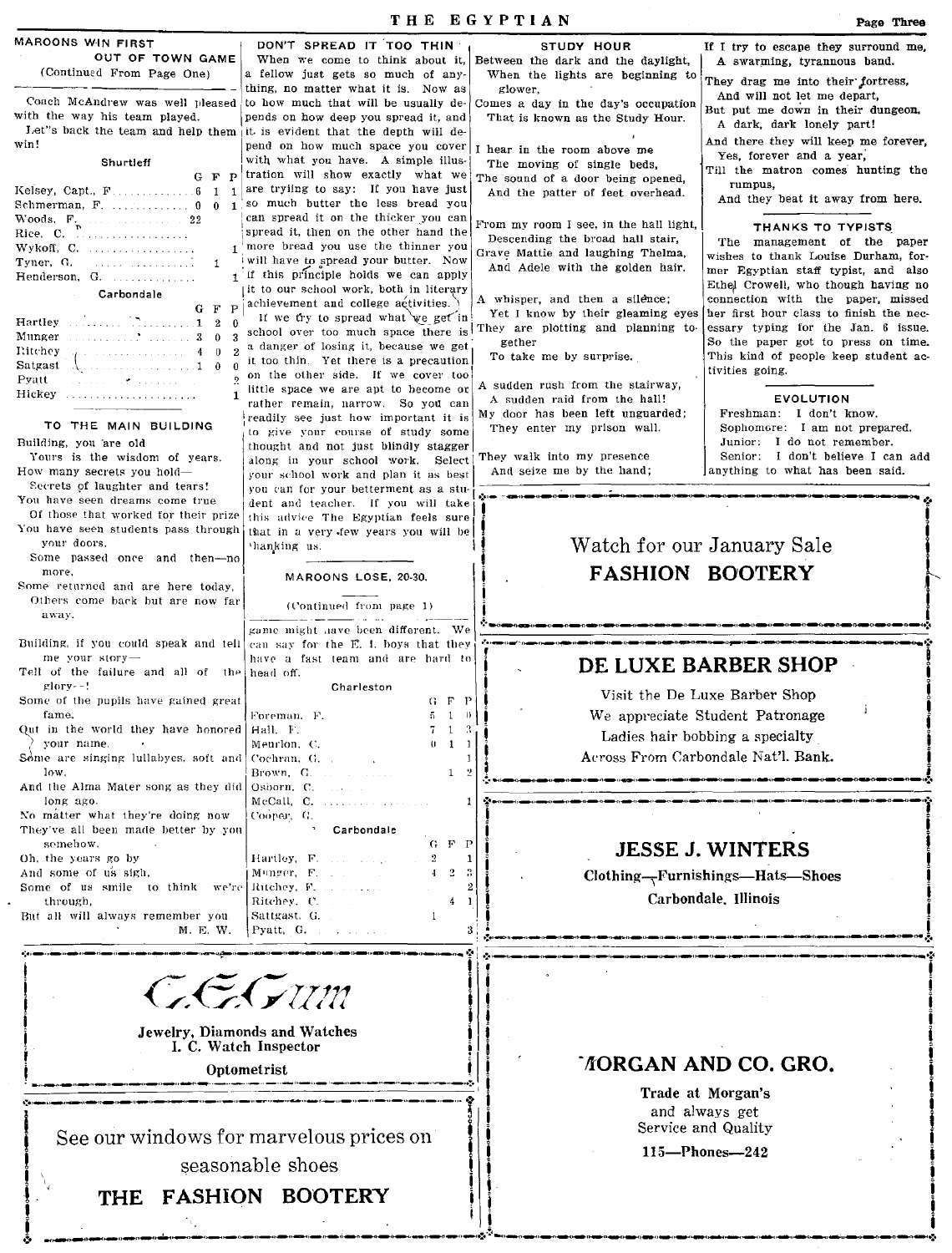| Page Four                                                                                                                                                                       |                                                                                                                  | THE EGYPTIAN                                                                                                                                                                                         |                                                                                                                                                                                                                            |
|---------------------------------------------------------------------------------------------------------------------------------------------------------------------------------|------------------------------------------------------------------------------------------------------------------|------------------------------------------------------------------------------------------------------------------------------------------------------------------------------------------------------|----------------------------------------------------------------------------------------------------------------------------------------------------------------------------------------------------------------------------|
| FGYD                                                                                                                                                                            | TME<br>Illinois                                                                                                  | A BIG SUCCESS<br>Among one of the many good num-<br>bers rendered on the program of the<br>Zetetic society Friday, January 16th<br>was "A Pair of Lunatics," a short<br>play given by Jewell Finley. | ions, such as Hamlet, Prince of Den-<br>mark, etc.<br>But because of a letter dropped by<br>Miss Manners their sanity is discov-<br>ered—so they remark—"What luna-<br>tics we really were-to think each<br>other insane." |
| Charter                                                                                                                                                                         | College Press<br>Member<br>Association<br>Published every week during the Collegiate year by the students of the | The two lunatics-Jewell Finley<br>and Thomas Whittenberg-otherwise<br>Clara Manners and George F.elding.<br>are visitors at a lunatic asylum dance.                                                  | Watch for the next program. Ze-<br>tetic Society always puts on some-<br>thing new and different.<br><b>CALLED HOME</b>                                                                                                    |
| Southern Illinois State University, Carbondale, Illinois.<br>the act of March 3, 1879.<br>Office                                                                                | Entered as second class matter at the Carbondale Post Office under<br>Telephone                                  | Each thinks the other is insane; to<br>keep him from becoming violent she<br>humors him and vice versa. This<br>adds much merriment to the story<br>Each tells the other an insane ram-              | Miss Marie Cope was called home<br>Wednesday night because<br>of the<br>death of her father. Miss Cope is one<br>of the new girls at Anthony hall this                                                                     |
| Main Building, Room 16<br><b>EGYPTIAN STAFF</b>                                                                                                                                 | <b>EGYPTIAN BOARDS</b>                                                                                           | University Exchange No. 17 bling tale about himself or compan- last year.                                                                                                                            | term. She attended school at Normal                                                                                                                                                                                        |
| "Howard S. Walker<br>Editor-in-Chief<br>Ass't. Editor  Marion Taylor                                                                                                            | Business Manager<br>Carl O. Smith                                                                                |                                                                                                                                                                                                      |                                                                                                                                                                                                                            |
| Associate Editors<br>Kate Sturm.<br>Thelma Hartwell<br>Teature Editor  Marvin Owen<br>Literary  Thomas Whittenburg<br>Humor Editor  Pearl White<br>Ass't.  Mary Virginia Linder | Advertising Managers<br>Frank Dwyer.<br>Oren King<br>Typist  Alberta Kohlenbach                                  | We Do Not Use a Drop of Gasoline in<br><b>Our Plant</b>                                                                                                                                              | Our cleaning is odonless. Your work will be appreciated.                                                                                                                                                                   |
| Social Editor  Jewell Finley<br>Athletic Editors<br>Robert Hartley.<br>Music Editor  Frank Smith                                                                                | Earl Purdue   Faculty Advisor  Emma L. Bowyer                                                                    |                                                                                                                                                                                                      | THE FAULTLESS CLEANING &<br>DYEING CO.                                                                                                                                                                                     |
| Critic Editor  Mae C. Trovillion                                                                                                                                                |                                                                                                                  | Phone 332-L                                                                                                                                                                                          | 210 West Monroe Street                                                                                                                                                                                                     |

## THE BIG NEWS OF THE MONTH PRE-INVENTORY SALE

Of Men's and Women's Apparel, you can save 1-4 to 1-2 and in lots of instances more than half by buying now.



\$64.50 women's black bolivia Cloth Coat, pre-invento.y sale price ............................\$39.75 \$24.50 Misses polo and bolivia Coats, with fur collars, \$45.00 women's beaver Augora black cloth Coat, sale price ................................\$29.75

**COAT SPECIALS** 

## SUIT-SPECIALS

\$25.00 to \$50.00 former values, one lot women's odds and ends in left over Suits. plain and fur trimmed styles Pre-inventory sale price \$4.95

#### **DRESS SPECIALS**

\$57.50 women's tan and brown figured georgette lactrimmed Dress, Pre-inventory \$45.00 women's black beaded canton crepe Dress. Pre-inventory sale price ........\$29.75 \$27.50 misses green flannet Dress, button trimmed. Preinventory sale price ...\$19.95

## JOHNSON, VANCIL, TAYLOR CO.



### **BE LOYAL**

Loyalty! It is not a very big work but think what a great meaning that it has. The man with average ability, who has a spirit of lovalty to all the institutions and organizations to which he is associated, is worth more to his community and nation than the genius without it.

Stop! Ask yourself if you are as loyal to all the phases of school life as you should be. Are you backing the school as you should be. Are you backing the school publications? Is the basket-ball team getting your encouragement? Do you say a good word for the school every time that you get a chance. If you don't do these things, it would be a good idea to think about a change and make some new resolutions for the future.

Right now is a very opportune time to show that you are backing school affairs. The school publications are running the heauty and popularity contest in which everyone should be interested. If you do your part in this contest, you won't only be helping the "Obelisk" and "Egyptian" but also the society or club to which you belong.

The basketball season has begun and the team is doing good work. Surely they deserve all the backing that we can give them. Nothing does a team more good than a big bunch! of peppy rooters. They can't tell whether you've appreciated their good playing or not unless you let them know by your actions.<br>Being at the games with enthusiasm and cheering is one of the best ways to express your feelings.

There are some things connected with school life which we are likely to forget. One thing which we should bear in mino is the fact that the people who advertise in our paper are back ing the school and deserve our support. If you can patronize our advertisers, don't fail to do so. Every little act of  $\log \text{alt}_y$ counts. Surely, you won't miss the opportunity to be a true! blue booster of your school.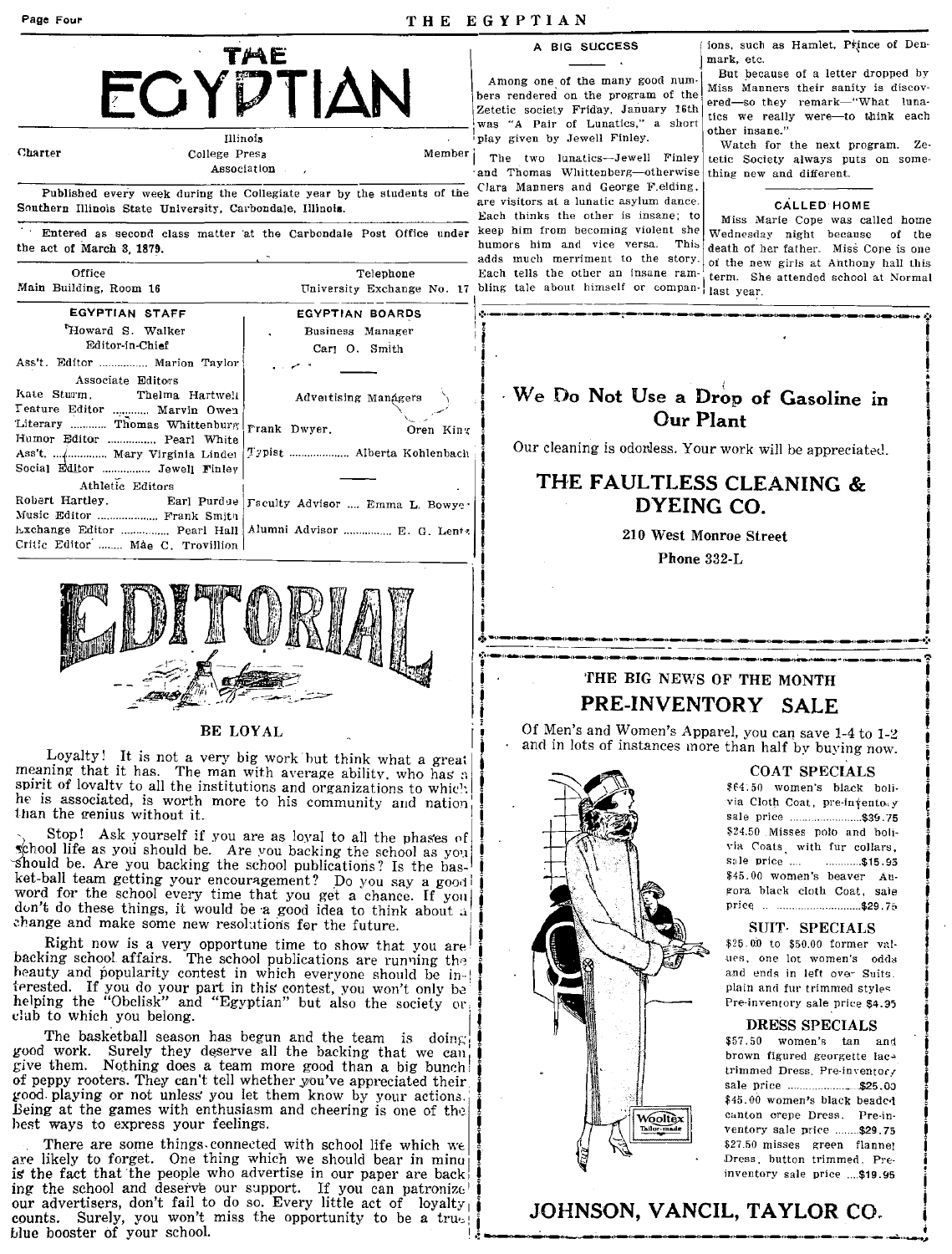|                                                                                                                                       | And you sit and stare at the empty glare where the gulls wait                                                                                |  |  |
|---------------------------------------------------------------------------------------------------------------------------------------|----------------------------------------------------------------------------------------------------------------------------------------------|--|--|
| Golden Moments                                                                                                                        | greedily.<br>And sometimes it leads to an Arctic trail, and the snows where                                                                  |  |  |
|                                                                                                                                       | your torn feet freeze,                                                                                                                       |  |  |
| THE LONE TRAIL                                                                                                                        | And you whittle away the useless clay, and crawl on your hands<br>and knees.                                                                 |  |  |
| Ye who know the Lone Trail fain would follow it.                                                                                      | Often it leads to the dead-pit; always it leads to pain;<br>By the bones of your brothers ye know it, but oh, to follow you're               |  |  |
| Though it lead to glory or the darkness of the pit.<br>Ye who take the Lone Trail, bid your love good-bye;                            | fain.                                                                                                                                        |  |  |
| The Lone Trail, the Lone Trail follow till you die.                                                                                   | By your bones they will follow behind you, till the ways of the<br>world are made plain.                                                     |  |  |
| The trails of the world be countless, and most of the trails be                                                                       |                                                                                                                                              |  |  |
| tried:<br>You tread on the heels of the many, till you come where the ways                                                            | Bid geod-bye to sweetheart, bid good-bye to friend;<br>The Lone Trail, the Lone Trail follow to the end.                                     |  |  |
| divide;                                                                                                                               | Tarry not, and fear not, chosen of the true;<br>I over of the Lone Trail, the Lone Trail waits for you.                                      |  |  |
| And one lies safe in the sunlight, and the other is dreary and wan<br>Yet you look aslant at the Lone Trail, and the Lone Trail lures |                                                                                                                                              |  |  |
| you on.                                                                                                                               | I never sausage a pretty girl.<br>A BUTCHER'S LOVE<br>When this little lamb I spy;                                                           |  |  |
| And somehow you're sick of the highway, with its noise and its ob, could I but my love re-veal<br>easy needs.                         | I'm ready now to steak my life<br>And meat your eyes of blue,                                                                                |  |  |
| And you seek the risk of the by-way, and you reck not where it [And liver in the lights of them<br>leads.                             | With lard enough to fry.<br>Pork Creature. I'll be corned all day<br>In a style beef-fiting you,                                             |  |  |
| And sometimes it leads to the desert. and the tongue swells out                                                                       | I'm bacon in the heart of love,<br>Until I'm surely hooked,<br>I'm so sheepish I cannot stop.<br>So weigh me well-clothes, bones and         |  |  |
| of the mouth.<br>And you stagger blind to the mirage, to die<br>the mocking                                                           | My heart is yours, so please become<br>all-<br>My spare-rib or my chop.<br>Or else my mutton's cooked.                                       |  |  |
| drouth.                                                                                                                               |                                                                                                                                              |  |  |
| And sometimes-it leads to the mountain, to the light of the<br>lone camp-fire.                                                        |                                                                                                                                              |  |  |
| And you gnaw your belt in the anguish of hunger-goaded desire.                                                                        | <b>THE</b><br><b>FAMOUS</b>                                                                                                                  |  |  |
| And sometimes it leads to the Southland, to the swamp where<br>the orchid glows,                                                      | Just received new spring styles in Dresses and                                                                                               |  |  |
| And you rave to your grave with the fever, and they rob the<br>corpse for its clothes.                                                | Millinery                                                                                                                                    |  |  |
| And sometimes it leads to the Northland, and the scurvy softens                                                                       |                                                                                                                                              |  |  |
| your bones.<br>And your flesh dints in like putty, and you spit up your teeth                                                         |                                                                                                                                              |  |  |
| like stones.                                                                                                                          |                                                                                                                                              |  |  |
| And sometimes it leads to a coral reef in the wash of a weedy<br>sea,                                                                 |                                                                                                                                              |  |  |
|                                                                                                                                       |                                                                                                                                              |  |  |
|                                                                                                                                       |                                                                                                                                              |  |  |
| <b>GEO, D. CASPER</b>                                                                                                                 |                                                                                                                                              |  |  |
| Jewe'er                                                                                                                               | Dress 1365<br>35 cents                                                                                                                       |  |  |
| Carbondale, Illinois.                                                                                                                 |                                                                                                                                              |  |  |
| 120 South Illinois Avenue                                                                                                             | The Vogue of But-<br>tons is here delightfully expressed                                                                                     |  |  |
|                                                                                                                                       | in a smart vouthful, easily made<br>frock. Pattern on sale at our                                                                            |  |  |
|                                                                                                                                       | Pictorial Review Pattern                                                                                                                     |  |  |
|                                                                                                                                       | Department                                                                                                                                   |  |  |
|                                                                                                                                       | -PRINTED IN U.S.A.                                                                                                                           |  |  |
| We Carry Leacock                                                                                                                      | A Convenient Store for Students                                                                                                              |  |  |
| <b>Athletic Equipment</b>                                                                                                             | It will help you to start the winter term of school off<br>right by getting better acquainted with the firm of<br>McPheeters, Lee & Bridges. |  |  |
| <b>SPEAR &amp; KRYSHER</b>                                                                                                            | If you want to cash a check, leave your baggage, wrap                                                                                        |  |  |
| 302 S. Ill'nois Ave.                                                                                                                  | a parcel for mailing, meet a friend or use the phone,<br>do it here, we will be pieased to extend to you this<br>service.                    |  |  |
|                                                                                                                                       | McPheeters, Lee & Bridges                                                                                                                    |  |  |
|                                                                                                                                       | Dry Goods-Shoes-Notions<br>Pictorial Review Patterns                                                                                         |  |  |
|                                                                                                                                       | Phone 196.<br>Phone 196                                                                                                                      |  |  |

,,\_ "'~"'-"'''''-''~I\_/'\_tl'''''ji\_l1\_lr~\Q.''~I\_'\\_II''II'''' \_\_ 'I'''II4IIal~'-'·~· .!. \_\_ ...... \_\_\_\_\_ , \_\_\_\_\_\_ .\_.\_,\_>-.n\_'~ \_\_ .\_,\_.:~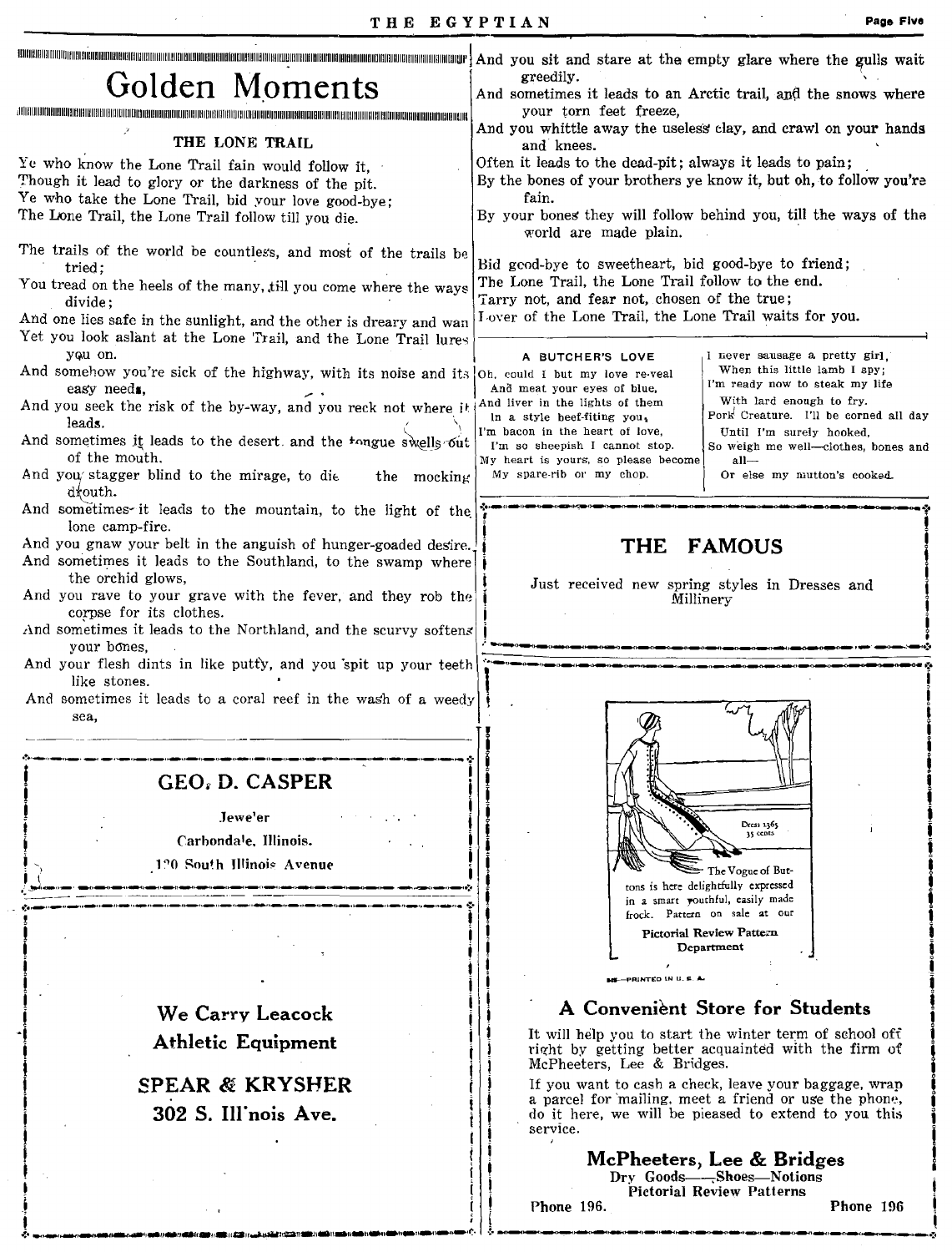## The Alumni Bulletin

### arindone ray production in the construction of the contraction of the contraction of the contraction of the contraction of the contraction of the contraction of the contraction of the contraction of the contraction of the

Mrs. Clyde Cheatham (formerly Miss Gladys Hickey) now living in in "Deacon Dubbs" at the Socratic Willisville, where her husband is em- Society last Friday night. ployed in the bank, requests that the Egyptian be sent to her for the remaining part of the year.

Mr. Claron Robertson, superintendent of schools at Dowell, Ill., dropped in to the Egyptian office some few<sup>1</sup> position as teacher of the sixth grade. days ago and subscribed for the Egypt in the East St. Louis public schools. tian.

Mr. Glenn Fishel, coach of athletics at Carterville, Ill., treats them all fourteen games.

MRS. IRA COX Loard and room for girls \$7.00 per wk Board for boys ............35c per meal Usr Stolage .................\$1.00 per wk 907 S. Normal Ave.

## Money saying sale now on at

THE STYLE SHOP

Dr. W. A. Brandon, '01 Carbondale. Ill. **Specialties** EYE, EAR, NOSE, THROAT **Glasses Fitted** 



### **Quality Supreme**

Everyone likes OUR candy, Probably because of its superfine quality It's the purest, most delicious candy that money can buy. And it is ALWAYS perfectly fresh.

Whether you want rich, nut-filled or luscious creamy chocolates-so soft and smooth that they just melt in your mouth-or old fashioned hard candy, THIS is the place to come. We carry ONLY the BEST-moderately priced.

Carbondale Candy Kitchen

> **Candies** Soda Fountain Phone 276

Glenn Ayre played the leading part

Mr. Frank Watson's basketball team defeated Evansville recently by a close score of 8-6.

Miss Celeste White has accepted a Miss White expects to return in June for graduation.

Mr. Deneen Watson of the U. of alike. His team has lost two out of  $\vert$  III., gave an encouraging talk to the Zetets on Jan. 3.

> Mr. John Kei.h, who has been at tending Gincinnati Music Conserva tory, expects to enroll in the S. I. N. U. in the early part of, February.

> Mr. Alfred Purdue, assistant principal of the High school at Cave-in-Rock, is organizing a High school or chestra.

Mary Iva Mofield of Harrisburg vis ited friends here Saturday night, also attended the basketball game between Harrisburg and Carbondale Community Highs.

**EXCHANGES** 

To the Pinion, Honolulu, Hawaii: Your editorial section was very interesting in your last edition.

The Tiger, Cape Girardeau, Mo.: Your Christmas edition was quite good, especially your faculty letters to Santa Claus.

The Grey Hound, Imboden, Ark.: We wish you success in your basket hall season.

To The Pioneer, Alton, Ill.: We think Miss Rainey must be a wonderful girl. Friends that can always be depended upon are worth having.

The Capaha Arrow, Cape Girardeau, Mo.: A very snappy joke section. The Lenoix, Rhyne College, Hick-

ory, N. C.: Your column on "What About It?" was original.

To the Teachers" College News, Charleston, III.: We enjoyed reading your editorial on "Specialization" very much. Your "Fireplace Nook" is very claver.

To The Reflector, Fairfield, Ill.: A well balanced paper. A very interesting joke section.

### A LARGE ORDER

Freshmen: Here is my baby picture. I want you to make a photograph of me as I am now for the Obelisk.

Photographer: Shall I take you now?

Freshie: Oh, no. I thought you could make an enlargement from this.

## **MARY ANN REAUTY SHOP**

**Operated by Marinello Graduates** 

Shampooing, marcelling, manicuring, dyeing, facial and scalp treatments.

Ladies Hair Cutting a Specialty. 205 South Illinois Avenue.

Phone 612

## UNION BAKING CO.

**Bakers of Better Bread GOLDEN CRUST EREAD** 

Special attention to picnic orders 304 South Illinois. Phone  $150X$ 

## **IMPERIAL CAFE**

**Good Things To Eat** 

L. M. Atkison, Owner and Prop.

## LANEY GIFT SHOP

Headquarters for Party Favors, Tallies and Prizes. See us for Stamped Goods and Embroidery Thread

> **LANEY GIFT SHOP** 120 South Illinois Ave.

## MILLIGAN-BROCKETT

For latest Edison, Okeh, Gennett, Columbia and Pathe Records, also latest sheet music.



68-L-Phone-68-L

24 Hrs. Per Dav.

Ralph Johnson

WILHELM DRUG CO. The Students Drug Store.

**School Supplies** Fountain Pen Pencil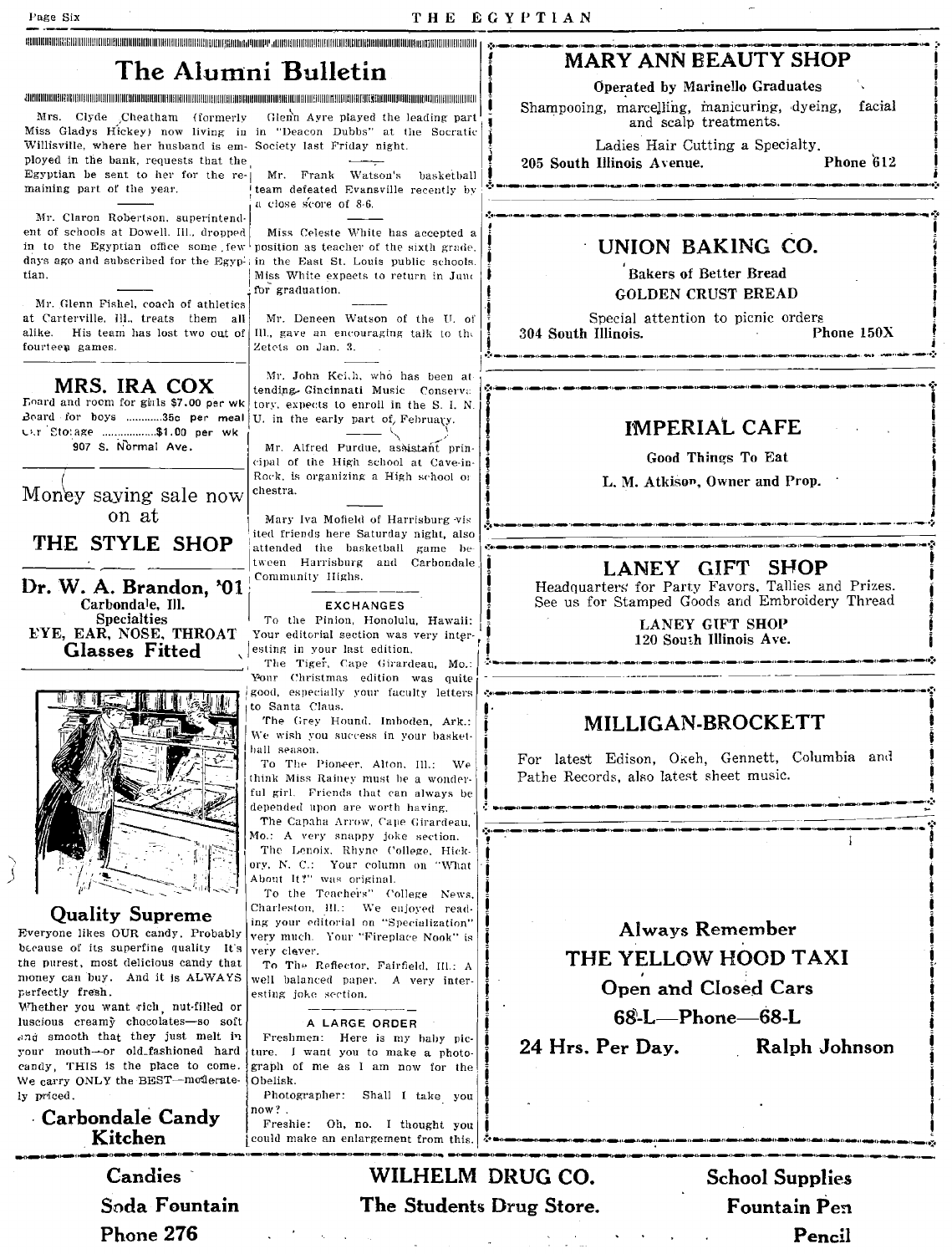|                                                                            |                                                                                                             | THE RAVING                                                             | But she would not be distracted thus                                                                                                              |
|----------------------------------------------------------------------------|-------------------------------------------------------------------------------------------------------------|------------------------------------------------------------------------|---------------------------------------------------------------------------------------------------------------------------------------------------|
| ORGANIZATIONS                                                              |                                                                                                             | Once upon a Monday dreary while                                        | and turning eyes on me-<br>Quoth this teacher, "Tell me more."                                                                                    |
|                                                                            |                                                                                                             | I pondered weak and weary                                              |                                                                                                                                                   |
|                                                                            |                                                                                                             | O'er many a quaint and curious vol-                                    | Still you cannot help agreeing that                                                                                                               |
|                                                                            |                                                                                                             | ume of forgotten English.                                              | no living human being                                                                                                                             |
|                                                                            |                                                                                                             | While I nodded, nearly napping, sud-<br>denly there came a tapping,    | Ever yet was blessed with memory                                                                                                                  |
|                                                                            |                                                                                                             | As of some one gently rapping, rap-                                    | for all life's hidden lore                                                                                                                        |
| Y. W. C. A. will meet tonight at but all agreed that the parts were        |                                                                                                             | ping at my study door,                                                 | And I swear I couldn't think a                                                                                                                    |
| :30 in Socratic hall. Rev. Pardee of played well.                          |                                                                                                             | 'Tis a member of my section tapping                                    | thought while that awesome per-                                                                                                                   |
| he Christian church is to speak to                                         | An opportunity was given for ask-                                                                           | at my study door.                                                      | son<br>Sat there saying, "Tell me more."                                                                                                          |
| is. Let all girls come out to hear ing questions with special drill upon   |                                                                                                             | Oh, for this, and nothing more.                                        |                                                                                                                                                   |
| nim. He will tell you about the Older                                      | walking across the stage and being                                                                          |                                                                        | But the teacher, sitting, staring, on                                                                                                             |
| Girls' Conference which is to be held gracefully seated.                   |                                                                                                             | Ah, distinctly I remember it was in                                    | my softest chair spoke only                                                                                                                       |
| sometime in the near future here in                                        | It was decided to meet on Thursday                                                                          | the bleak December (just before                                        | That one phrase as if her soul in that                                                                                                            |
| Carbondale.                                                                | evening the rest of the term.                                                                               | exams)                                                                 | one phase she did outpour,                                                                                                                        |
| For years the boys have had an                                             | Next week "Johnny's New<br>Suit"<br>will be presented.                                                      | And each separate dying ember                                          | Nothing farther then she uttered,                                                                                                                 |
| Old Boys' Conference, and those<br>who know of its work verify the state-  |                                                                                                             | wrought its ghost upon the floor.                                      | nothing seemed her mind to clut-<br>$ter-$                                                                                                        |
| ment that much benefit is derived                                          | ' S. I. N. U. "N" CLUB                                                                                      | Eagerly I wished the morrow, vainly<br>I had sought to borrow          | Till I scarcely more than muttered:                                                                                                               |
| from these conferences. Why can't                                          |                                                                                                             | From my classmates books on Eng-                                       | "Other tests I've passed success-                                                                                                                 |
| we do likewise and have a conference                                       | It has long been the custom in                                                                              | lish—to study just a little more.                                      | ful                                                                                                                                               |
| of our own? Come out and hear Rev.                                         | colleges and some of the better high                                                                        |                                                                        | For that rare and awful quizzing, that   And I'm bound this one I'll master                                                                       |
| Pardee tonight.                                                            | schools, to have a letter club, that is,                                                                    | was what the book was for.                                             | and show what I am good for."                                                                                                                     |
| The program that was given last                                            | a club composed of all the men who                                                                          | That awful quiz I'd had before.                                        |                                                                                                                                                   |
| week was enjoyed by all and we are                                         | have been awarded honor letters for                                                                         |                                                                        | Startled at the stillness broken by re-                                                                                                           |
| sure if you come, you will not regret participation in major sports.       |                                                                                                             | And the vaguely faint-heard rumors                                     | ply so aptly spoken<br>"Huey," said I, "thinks that reading                                                                                       |
| the time spent.                                                            | For some unknown reason a letter                                                                            | of each question in that quiz                                          | is a thinking process only                                                                                                                        |
|                                                                            | club, although it has often been talk-                                                                      | Thrilled me, filled me with fantastic                                  | While Jenkins says the vowel sounds                                                                                                               |
| ANTHONY HALL                                                               | ed of, has never materialized at the                                                                        | terrors never felt before,                                             | are the most important thing."                                                                                                                    |
|                                                                            | S. I. N. U. and the members of this                                                                         | So that now to still the beating of<br>my heart, I stood repeating     | Followed fast and followed faster,                                                                                                                |
|                                                                            | Thelma Hartwell spent the week- year's football team feel that the<br>school has an enrollment and athletic | Tis some section girl entreating en-                                   | still my words this burden bore-                                                                                                                  |
| end at Marion.                                                             | Edna Young visited with friends in reputation which not only warrants                                       | trance at my study door.                                               | Still the words from her stern visage                                                                                                             |
| Alto Pass last week-end.                                                   | the formation of this club, but feel                                                                        | Come to warn me of the coming of                                       | this same gloomy burden bore,                                                                                                                     |
| Marie Waller visited with Lucile                                           | that the future teams of the school                                                                         | my teacher with that quiz.                                             | Of "Tell me-tell me more."                                                                                                                        |
| Coulter last week-end.                                                     | Marie is might find inspiration in the support                                                              | This is it and nothing more.                                           | There I sat engaged in guessing, but                                                                                                              |
| teaching in Herrin this year.                                              | the club would offer.                                                                                       |                                                                        | no syllable expressing,                                                                                                                           |
| Hazel Keith visited with Cleda                                             | With the recent completion of one                                                                           | Presently my soul grew stronger, hes-                                  | To this woman whose accusing eyes                                                                                                                 |
| Klotz Sunday.                                                              | of the most successful football sea-                                                                        | itating, then no longer                                                | now burned my bosom's care;                                                                                                                       |
|                                                                            | Theresa Bunting visited friends at sons this school has ever enjoyed,                                       |                                                                        | "Peg," said I, "or Helen, truly your Desolate, yet all undaunted, in this                                                                         |
| the Hall Saturday. Theresa is teach-which included a 23-0 victory over     |                                                                                                             | English I implore. .<br>For the fact is I'm not ready and I            | lonely room enchanted                                                                                                                             |
| ing in Du Quoin H. S.                                                      | Cape, our traditional enemy, a good                                                                         | count on you to steady                                                 | Thinking hard but with no answer-<br>finally I her implored                                                                                       |
|                                                                            | Florence Croessmann spent the basketball team coming on and pros-                                           |                                                                        | Me in that awful quiz that my teach- In the work in college any easier-                                                                           |
| week-end with her sister, Pauline and pects for a first class baseball and | track team looking "rosy," now seems                                                                        | er's going to give me soon,                                            | teacher, teacher, I implore                                                                                                                       |
| Ethel.                                                                     | Ola Goetz spent the week-end in to be the ideal time to organize an                                         | Going to give me very soon"-here I' Quoth the teacher, "Tell me more." |                                                                                                                                                   |
| Grand Tower.                                                               | "N" club.                                                                                                   | opened wide the door.                                                  |                                                                                                                                                   |
| Mildred Gaston has been out of                                             | Coach McAndrew, under whose sin-                                                                            | Darkness there and nothing more.                                       | "Teacher," said I, "thing of knowl                                                                                                                |
| school for a week, on account of ill-                                      | cere and conscientious tutorage the                                                                         |                                                                        | edge, teacher still, or bright or<br>not!                                                                                                         |
| ness.                                                                      | teams have developed, is highly in                                                                          | Back into my study turning, all my<br>mind with thinking burning,      | By that Heaven that bends above us                                                                                                                |
|                                                                            | favor of the club, and a meeting will                                                                       | Soon again I heard a tapping some-                                     | $-$ by the God we both adore-                                                                                                                     |
| ACACIA CLUB                                                                | be held at 12:45 p.m. today (Tues-                                                                          | what louder than before.                                               | Tell this girl with sorrow laden if,                                                                                                              |
|                                                                            | day) to elect officers and formulate                                                                        | Surely, thought I, surely that is Kath-                                | sometime in far off June.                                                                                                                         |
| The Acacia Club met this morning                                           | plans for the club's activities for the                                                                     | erine at my door,                                                      | I shall clasp my desired sheepskin                                                                                                                |
| and planned for the coming year.                                           | remainder of the year.                                                                                      |                                                                        | whom the trustees call, 'Diploma,'                                                                                                                |
| Regular monthly meetings are                                               | WAILS FROM THE EDITORS                                                                                      | Let me ask her if she knows her En-                                    | Clasp this much desired diploma even                                                                                                              |
| scheduled for the future.                                                  |                                                                                                             | glish, can that mystery explore                                        | though I flunk this quiz?"<br>Quoth the teacher, "Tell me more."                                                                                  |
| The purpose of the club is to pro-<br>moté brotherhood among the Master    | Getting up a weekly publication is                                                                          | Tis just cats and nothing more.                                        |                                                                                                                                                   |
| Masons of the school and the presi-                                        | no picnic. If we print jokes, folks                                                                         |                                                                        | Then my temper stayed no longer and                                                                                                               |
| dent appointed a committee consist-                                        | say we are silly-if we don't, they                                                                          | Open here I flung the door when with<br>many a stern cold look         | I rose in wrath before her.                                                                                                                       |
| ing of Prof. Jaquish, Prof. Scott and                                      | say we lack variety-if we publish                                                                           | In there stepped my English teacher.                                   | "Well," said I, "I'm sorry—very—but                                                                                                               |
| Eric Griffith to plan a banquet in the                                     | things from the papers, they say we                                                                         | witness of my recent failures.                                         | I'm sure I know no more,                                                                                                                          |
| near future-a step in the right di-                                        | are too lazy to write. If we don't                                                                          | Not the least of smiling made she,                                     | And I do not care to know whether                                                                                                                 |
| rection.                                                                   | go to church we are heathens-if we                                                                          | not a minute stopped or stayed                                         | Jenkins thinks or no.<br>Please go back into your office, leave                                                                                   |
|                                                                            | go, we are hypocrites. If we stay in                                                                        | she                                                                    | me to my solitude.                                                                                                                                |
| HOW THEY DID STRUT                                                         | the office, we ought to be out rustling                                                                     | But with mien of lord or lady sat up-                                  | Take yourself from off my cushion,                                                                                                                |
|                                                                            | for news--if we rustle for news we                                                                          | on my softest chair,                                                   | off my softest cretonne cushion.                                                                                                                  |
| The Strut and Fret met Wednesday                                           | are not attending to business in the<br>office. If we wear old clothes, we are                              | Sat right on my cretonne cushion                                       | And leave this place forevermore.                                                                                                                 |
| evening and enjoyed seeing the play.                                       | slovens. If we wear new clothes,                                                                            | placed upon my softest chair.                                          | Thinking thus to turn her mind from                                                                                                               |
| "Please pass the Cream," presented                                         | they are not paid for. What in the                                                                          | Sat, and looked and nothing more.                                      | pondering on that awful quiz.                                                                                                                     |
| by Harley Hammoc and Delta Brink                                           | thunder are the poor editors to do                                                                          | Then this stately one beguiling my                                     | But she would not be distracted thus                                                                                                              |
| with Miss Viola Gaston as coach.<br>At the beginning of the hour, it       | anyhow? Like as not, someone will                                                                           | scared self to nervous smiling                                         | and turning eyes on me                                                                                                                            |
| was announced that it was the night                                        |                                                                                                             | sav we swiped this from an exchange. By the grave and stern decorum of | Quoth this teacher, "Tell me more."                                                                                                               |
| we would have a lesson in coaching                                         | So we did.                                                                                                  | the countenance she wore                                               | there, away out of that room.                                                                                                                     |
| and those not desiring to stay, could                                      |                                                                                                             | "Tho' the day is warm and pleasant,                                    |                                                                                                                                                   |
| be excused, but all were anxious to                                        | The fellow who used to sell lightn-                                                                         | still," I said, "the snow is in the                                    | But though I run to end of earth's                                                                                                                |
| remain.                                                                    | ing-rods is now a stock salesman                                                                            | air."                                                                  | space, and though I hide my ears                                                                                                                  |
| Some of the hard scenes to act                                             |                                                                                                             |                                                                        | who makes us believe it is oil that Thinking thus to turn her mind from Still in all my life resounding, still<br>. will come that sound in years |
| were discussed by Miss Trovillion,                                         | will be struck. - Mobile News.                                                                              | pondering on that awful quiz.                                          |                                                                                                                                                   |

## ANTHONY HALL ed

### HOW THE¥ DID STRUT